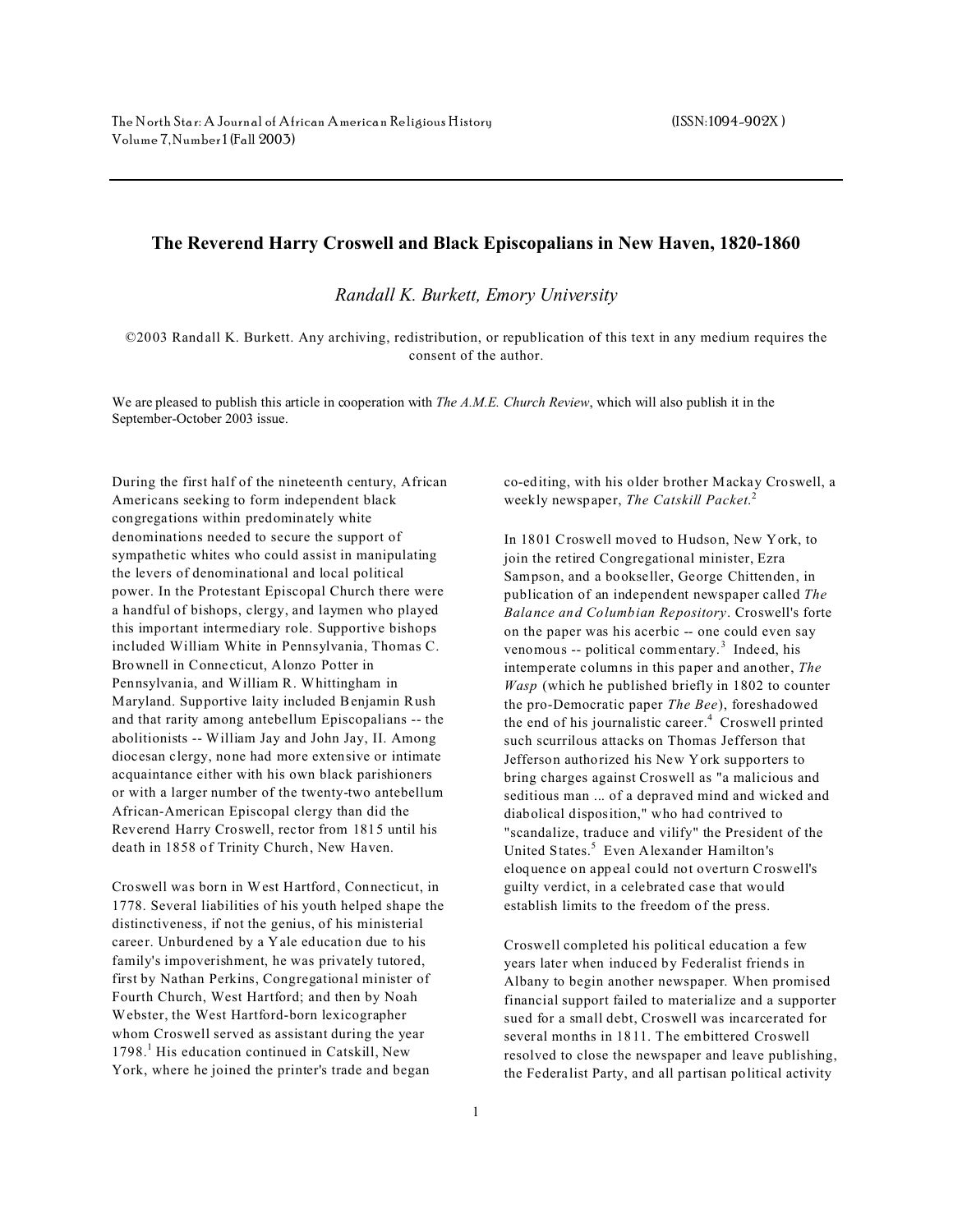for the remainder of his life. $6$  Coincident with his repulsion from political journalism came a conversion to the Protestant Episcopal Church. Privately tutored by the Rev. Timothy Clowes, Croswell was ordained deacon at the age of 36 and immediately called to the rectorship of Christ Church, Hudson, New York. A few months thereafter he accepted a call from Trinity Church, New Haven, which had just completed a new building on the southwest side of the New Haven Green.<sup>7</sup> Here Croswell spent the remainder of his days, abjuring political life and devoting himself wholly to his pastoral and denominational duties.

The Rev. Harry Croswell was an unusual, even brilliant, parish priest. Fortunately for the historical record, this incisive and acute observer of contemporary people and events was unable to quell his pen, even though he rarely again appeared publicly in print. The diaries of Harry Croswell, which start in 1821, can be used to study various aspects of social, cultural, and religious life of one small, if not insignificant, New England town. The virtual absence of reference to current political events is more than compensated for in its richly textured descriptions of parish life. One of the fascinating issues on which the diaries shed light is the relationship between African-American parishioners and white priest in a racially tense northern urban setting.<sup>8</sup>

Among the first African Americans whose names appear in Croswell's diary is that of Jacob Oson, a man with whom Croswell was to have the most intimate and cordial relations up to the time of Oson's death in 1828.<sup>9</sup> One of the early diary entries illustrates both Croswell's engaging prose style and the esteem with which he held Oson. Having learned in the afternoon of August 22, 1821, "that Sarah Quay, the aged black woman in Neck-Lane, was dying, and wished to see me," Croswell writes:

> She was of Indian extract, with a mixture of African, and her colour partook of both - her jaw was fallen, and her large, black, glaring eyes, rolling in the sockets -- and added to all this, the most horrid groans, at

short intervals. -- But amidst all, she took care to make me promise to attend her funeral! -- This was done, to avoid the indignity of being buried by Jacob Oson, a very worthy black man, who, having a license for the purpose, had been sometimes called upon to attend to services of this kind. -- The blacks have a great dislike to him, because he is considered more respectable in society -- and more especially because he sometimes acts as their teacher. $10$ 

Biographical information on Oson prior to 1821 is scarce, and it is difficult to tell when he arrived in New Haven or where he was born. A letter of recommendation written by a New Haven minister in 1822, documents that he was living in the city by the year 1805.<sup>11</sup> An 1827 letter noted that Oson did not fear the tropical climate, since he "has spent the hot season in some of the most unhealthy of the West Indies islands," $^{12}$  suggesting that he was from the West Indies. In 1817 Oson had delivered, first in New Haven and then in New York City, a lecture entitled "A Search for Truth; or an Inquiry for the Origin of the African Nation." This thoughtful essay was published in New York "for and by the request of Christopher Rush," one of the founders and later a bishop of the African Methodist Episcopal Zion Church.<sup>13</sup> In it, Oson queries whether "my people and nation" are "such a vile ignorant race of beings, as we, their descendants, are considered to be." He concluded that "it is a false representation ... not founded upon truth":

> Was there ever a land more fertile than that of our ancestors? History informs us that the arts and sciences sprang from there, and that they were a very mighty and powerful nation. And yet, in the annals of history, there never was a nation so subjected, made so vile, so trodden under foot, and used with such cruelty as my nation. All this God hath permitted, but he hath said that he would heal us.<sup>14</sup>

Oson's identification with Africa was certainly clear,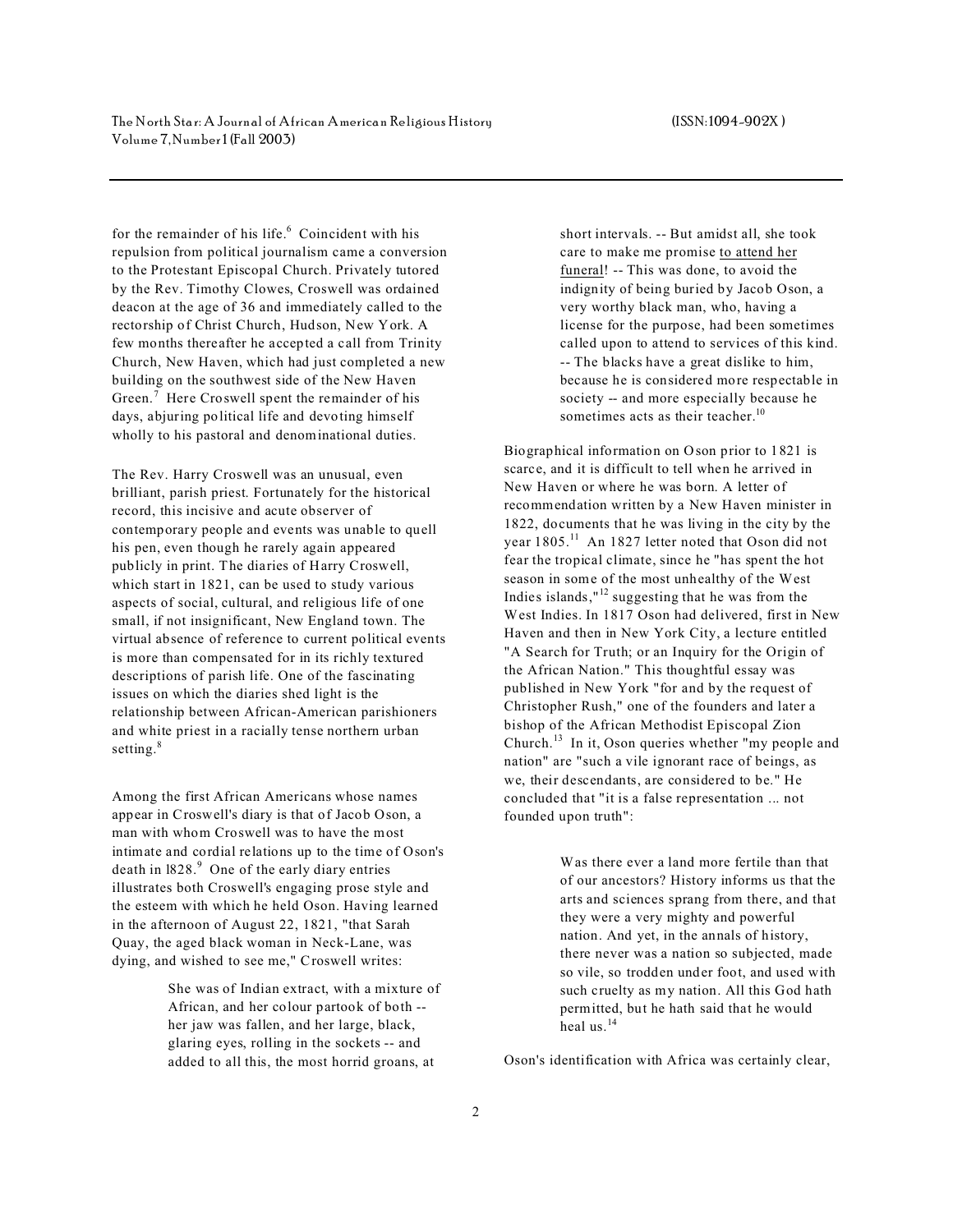regardless of his place of birth.

It is unclear where Oson acquired the education necessary to produce this address, but he early began imparting his knowledge to fellow African Americans in New Haven. For a number of years he taught a school for black children. While some, such as Sarah Quay, may have resented his manner or his learning, Harry Croswell was deeply impressed with Oson's abilities. On January 16, 1823, he wrote,

> In the evening, Jacob Oson called to read to me a piece which he is preparing on the subject of Africa -- and I was astonished to find how much he had laboured to make out the proper origin of that nation, and with how much ingenuity and success he had managed the few materials of which he had possessed himself for the purpose. -- He is truly a remarkable man -- with a very limited education -- struggling with poverty - without leisure, or books, or any other convenience, to undertake such a work, is sufficient to put to shame -- the highly endowed persons of leisure who suffer this subject to remain unexplored.<sup>15</sup>

Impressed with Oson's piety as well as his intellect, Croswell worked assiduously throughout the 1820s to help Oson secure his own congregation. In September 1821 he recommended Oson for a position as lay reader in St. Thomas' Episcopal Church, Philadelphia, the first black Episcopal parish formed in the United States. St. Thomas' had been without a rector since the death of its founder, Absalom Jones, in 1818. Oson went to Philadelphia to interview for the position, and on October 23, 1821, the "male part of the congregation of St. Thomas' Church" met "for the purpose of considering the propriety of calling Mr. Jacob Oson to the ministry of the said Church." Having read letters from Peter Williams, Jr., rector of St. Philip's Church, New York, and from Bishops White and Brownell, the vestry "On motion Resolved that Mr. Jacob Oson be taken for a candidate for the holy orders and handed over to the ordaining

committee for ordination and to allow him a sallary (sic) of four hundred Dollars per-annum. On amendment it was agreed by a large majority to give him three hundred Dollars per annum."<sup>16</sup>

The matter was not so easily resolved, however, for on December 24, the congregation of St. Thomas' met at the house of Tobias Barclay and appointed a committee to visit the Rev. Jackson Kemper (then assistant to the bishop in Christ Church, Philadelphia) to inquire why it was that Oson's name had not been placed before the Standing Committee for ordination. Five days later the assembly was informed that "it was for the want of one more Signer to his credentials and no other Reason." $17$  They immediately voted to request additional letters from Oson. On January 23, 1821, Croswell wrote to Bishop W hite on his behalf:

> I do not hesitate to express my opinion that Jacob Oson, a man of colour, "possesses extraordinary strength of natural understanding, a peculiar aptitude to teach, and a large share of prudence. " -- And I feel great pleasure, in being enabled to add, that this opinion is founded on an acquaintance of seven years, during which, I have been particularly attentive to his conduct, and have had frequent opportunities to witness his manner of reading the prayers of the Church, and of instructing youth, both as a school-master, and as a Sunday-school teacher.<sup>18</sup>

Three days after writing that letter, Croswell prepared a petition which stated, "We the underwritten hereby certify, that we have been acquainted with Jacob Oson, for many years, and that he has uniformly maintained the character of an honest, sober, industrious, and pious man -- and that we have never known or heard any thing derogatory to his reputation, as a man or a Christian." This letter was signed by some of New Haven's most influential citizens.<sup>19</sup>

In late January the members of St. Thomas' Church also petitioned Bishop White and the clergy of the Episcopal Church of Philadelphia. They observed that the church had suffered a decline since Absalom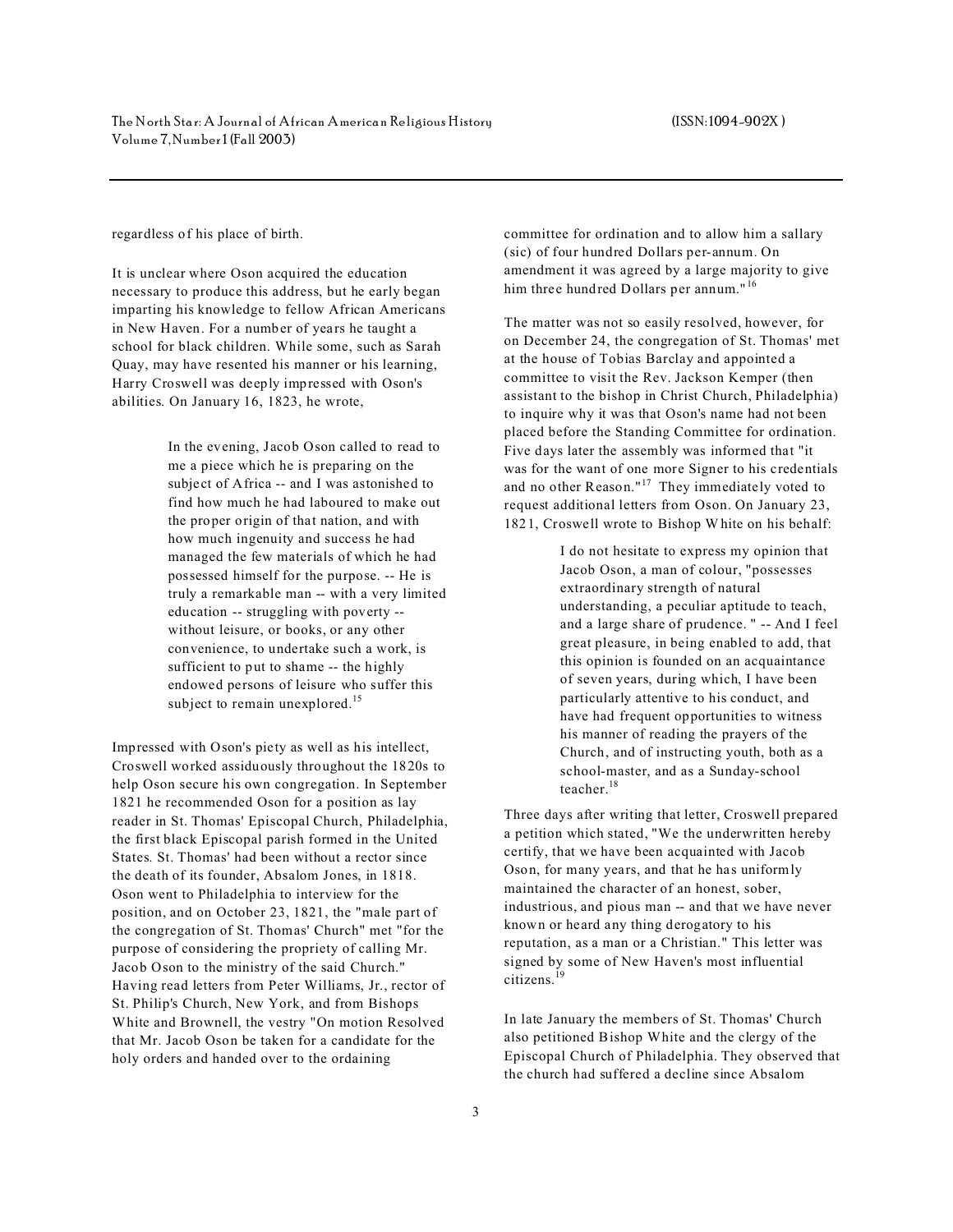Jones' death, and "there is much reason to apprehend that unless some Minister be established in this Congregation the Members will become scattered even more widely than at present." While recognizing the right and responsibility of the bishop and clergy to determine who was qualified to be ordained, they nevertheless urged a reconsideration of Oson:

> The only thing that has been urged in objection to Jacob Oson within the knowledge of the Subscribers is his want of a Classical or sufficient education. With all diffidence and humility they would suggest that being themselves generally illiterate it is their Opinion with unwearied zeal and steadfast Faith and Piety his knowledge of the world's learning will be equal to expound to the Congregation the plain truths of the Gospel and the words of eternal life.<sup>20</sup>

A sheet containing the signatures of eighty-eight male members of St. Thomas' Church accompanied the petition. Like Croswell's efforts, however, this petition failed. When Croswell received the news from Jackson Kemper that Oson was not selected for the position, he went promptly to Oson's house to give him the bad news.<sup>21</sup>

Failing to secure for Oson the rectorship of the only available black Episcopal parish, Croswell next sought to have him appointed as minister to the African United Ecclesiastical Society of New Haven. The Society had been formally organized October 21, 1824, and efforts to establish an African Union Church had been fostered by Congregationalist Simeon S. Jocelyn as early as  $1820.<sup>22</sup>$  Croswell was furious when informed in March 1825 by the Ecclesiastical Society representative, William Lanson, that this plan would not work. The very day he learned the news, Croswell went to Oson's house, "having in the morning drawn up articles of agreement for an African Congregation, which I wished to submit to him. -- As the Union Society will not receive him as their minister, on account of his episcopacy, -- my plan is, to encourage him to raise an Episcopal Congregation for himself."<sup>23</sup> This was the first in a series of actions Croswell took to help

organize a black Episcopal congregation in New Haven. As we shall see, St. Luke's Church would not be established for nearly twenty years.

In January 1826 Oson called on Croswell to report that "the coloured church people, despairing of any union with the other denominations, had ... resolved to try to raise a congregation of their own -- and would accordingly commence service in the lectureroom on Sunday next. -- He read me an address, which he had prepared for the occasion, which, excepting some bad grammar, and one or two moderate negroisms, was not only well adapted to the purpose, but was very creditable to his talents and judgment."<sup>24</sup> On Sunday, January 29, 1826, according to a diary entry, "Jacob Oson began to-day to minister to a little flock of blacks at the lectureroom -- but I have not yet learned with what success."

Throughout the next year Oson struggled without success to build up an African congregation within the confines of the Protestant Episcopal Church. His failure at home coincided with the denomination's growing interest in African missions. As early as 1820 the Domestic and Foreign Missionary Society had asserted the duty to send missionaries to Africa, and their interest was intensified by a letter from the Secretary of the Church Missionary Society in England, requesting help from the American Church to locate African Americans for their missionary efforts in Sierra Leone.<sup>25</sup> Oson's long-standing interest in Africa, evident in his 1817 essay, *A Search for Truth; Or, An Inquiry for the Origin of the African Nation*, led him to ask Croswell's support to seek work in Africa. On April 7, 1827, Croswell wrote to the secretary of the American Board, informing him of Oson's decision.

> Oson] would prefer a situation at Sierra Leone, under the Church Missionary Society; but I think would not object to our own missionary station [in Liberia]. He is best qualified for the former, -- though he does not entirely come up to their engagements. He is deficient in his English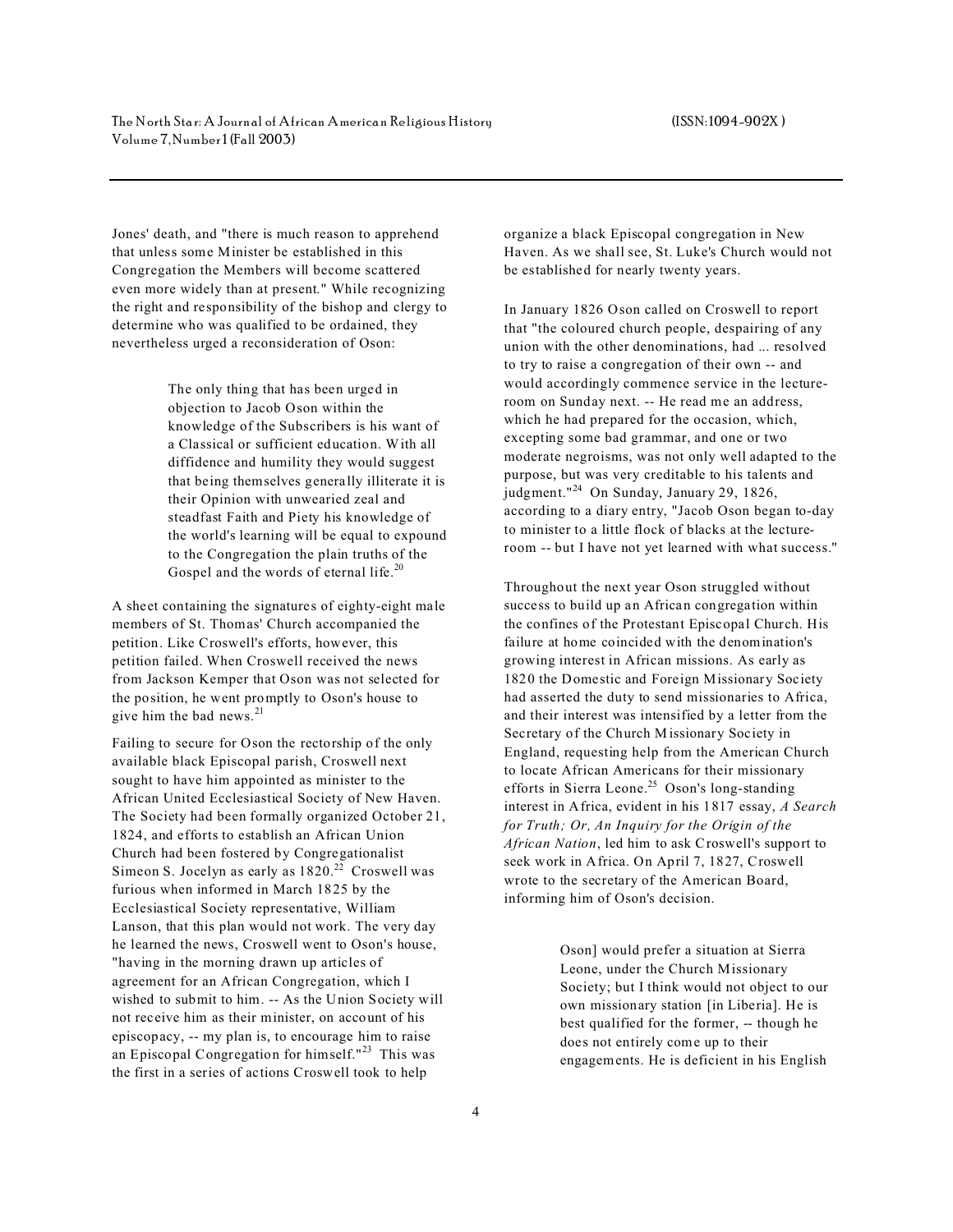education; but can write intelligibly, and in a decent hand. He is a good reader, & performs the services of the church with much solemnity & propriety. He is a sound churchman, well informed in the principles of the church, & is withal truly pious, & full of zeal for the African cause. He is well acquainted with the scriptures, is a man of discretion & judgment, and is modest in his pretensions, & humble in his walk & conversation. He has taught a school of black children for many years, sometimes as a district school master, & sometimes on his private account; and, I believe, always acceptably .... He was admitted as a candidate, with the understanding that he should not receive orders, until he could find a congregation to employ him. In this he has but partially succeeded.<sup>26</sup>

Oson threw himself into the enterprise of preparing for the foreign mission field, and Croswell eagerly supported him. By the fall Oson had decided on Liberia rather than Sierra Leone as his chosen field. In mid-November Croswell received from the Domestic and Foreign Missionary Society a packet of pamphlets concerning Africa, all of which he carefully read before delivery to Oson. The following day he wrote informing the Society of Oson's decision to accept the call to Liberia.<sup>27</sup>

In December Croswell submitted a testimonial letter on Oson's behalf to the Standing Committee of the Connecticut diocese, signed by the rector, wardens and vestry of Trinity Church.<sup>28</sup> In January 1828 Oson was examined by the Reverends John M. Garfield and William T. Patten, who concluded that "the talents and attainments of the said Oson are sufficient to qualify him for usefulness as a Missionary to Liberia, or to exercise the ministry among the people of colour in the United States of America."<sup>29</sup> One month later, on Saturday, February 16, Oson was ordained deacon by the Rt. Rev. Bishop Thomas C. Brownell in Christ Church, Hartford, and the following day he was ordained priest. Brownell's ordination sermon made explicit an important but sometimes overlooked

motivating factor with respect to African missions, namely, the sense of guilt that some Americans felt for permitting slavery to exist in the New World.

> You go to a country which has received the deepest of injuries, from men bearing the Christian name. You go to a race for whose wrongs our own country has a fearful account to render. -- Ah! happy for us, if by sending to injured Africa the light and the blessings of the Gospel, we can make some reparation for the wrongs she has received at our hands, and some atonement for our national guilt!<sup>30</sup>

Episcopalians evinced considerable interest in Oson's ordination, the first person ordained for the African mission field and only the fifth African American ordained in the Episcopal Church.<sup>31</sup> No one in the denomination, however, had greater personal interest than did Harry Croswell. When he had written his earliest letter of recommendation on Oson's behalf, Croswell had noted "one material drawback," namely, that Oson was already more than fifty years of age. Oson himself had seen no problem in this fact, arguing that "this will leave him so many the less years in the hands of the Society; and that by the time he is worn out, younger ones may be trained for the field."<sup>32</sup> Alas, this liability proved to be more important than either he or Croswell anticipated, and Oson was destined never to reach Africa as a missionary after all.

In late May a diary entry noted that Oson had called to make arrangements for a trip eastward, and during the visit had complained about suffering what Croswell characterized as "the clerical distemper, dyspepsia!" In mid-July Croswell still sought to make light of Oson's distress, noting that he "is complaining a good deal, and seems inclining to consumption - but he has taken a ride in the country." By July 25, however, it was plain that matters were serious: "One of the very hottest of days ... P.M. towards evening, called to see Jacob Oson, who is quite ill." In mid-August, having just visited the mortally ill Jehudi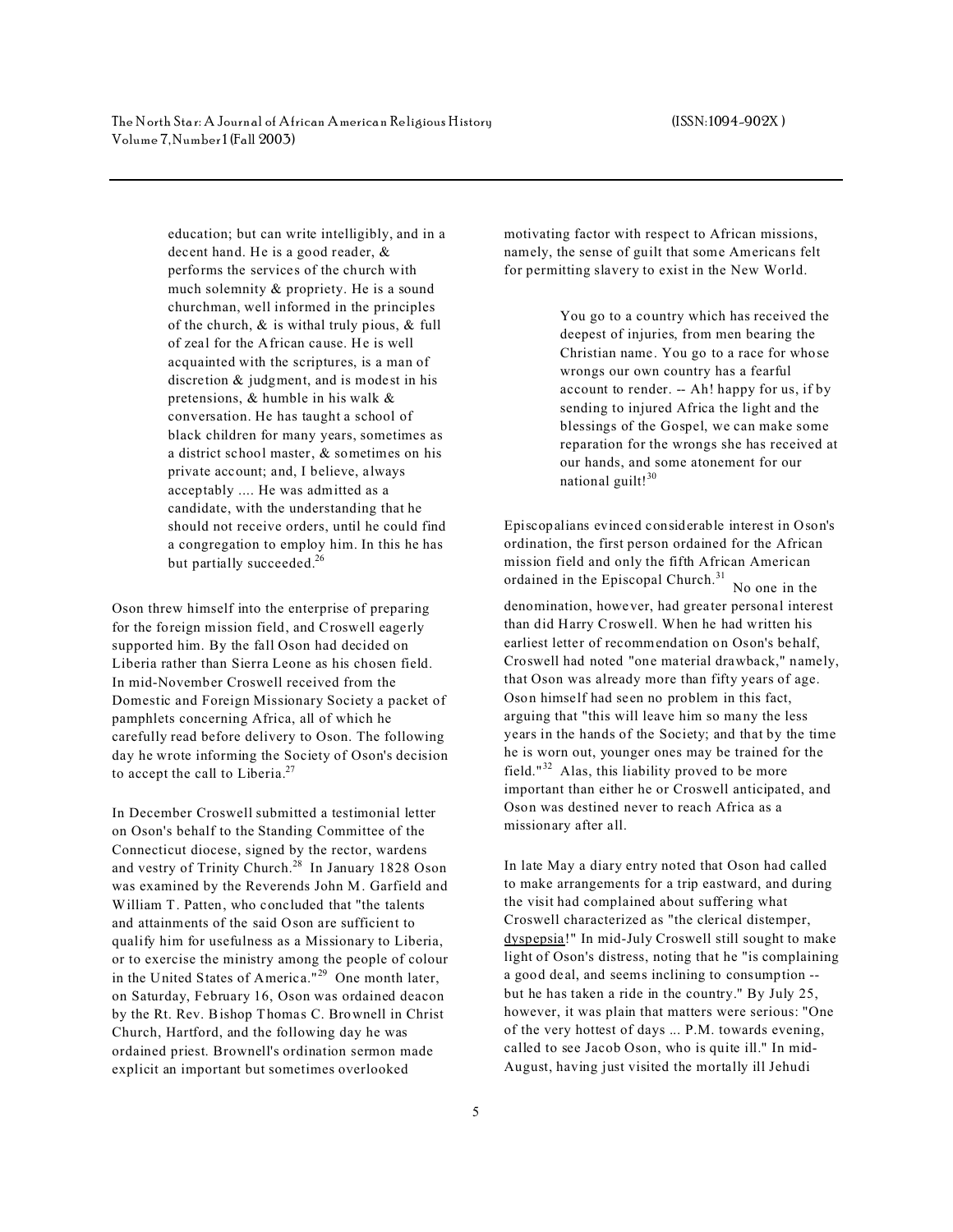Ashman, Governor of the Colony of Liberia (who had arrived in New Haven from Liberia after an arduous voyage, hoping to recover his broken health), Croswell went again to Oson's home. The diary entries were discouraging and increasingly terse:

> 13 August 1828: [F]ound him a little more comfortable, but still in a low state. -- He seemed anxious to have the communion - and as there were three or four to unite with him, complied with his desire to receive it.

27 August 1828: Walked down to Jacob Oson's -- found him very low -- conversed and prayed with him.

2 September 1828: Wrote to Mr. Weller an acct. of J. Oson.

4 September 1828: Visited and prayed with Jacob Oson, who seems to be approaching his end.

8 September 1828: Visited and prayed with Jacob Oson, who seemed in a dying state ... recd a message from Oson 's family, that he was dying, and they wished to see me. The message had been left in my absence -- and before I arrived at the house, he was dead. -- I was completely jaded before I got home - and was in much pain withal.

9 September 1828: P.M. attended the funeral of Oson. -- The body was brought to the African Meeting House, where the burial service was performed -- and we then proceeded to the grave, where the remainder of the service was added -- The whole fell upon me....

16 September 1828: Prepared a short obituary article on Jacob Oson for the Watchman.<sup>33</sup>

Croswell's diaries document a decade-long, intimate involvement with the Oson family, nearly all of whom attended Trinity Church. Croswell buried Oson's first wife, who died in 1820 at the age of 49, and he performed Oson's second marriage to "Saray Way, a very respectable coloured woman," in November 1821.<sup>34</sup> He attended closely to the spiritual needs of Jacob's son, Abraham, who died a lingering death of consumption in the summer of 1822, arriving on one of his frequent visits to find "him dying -- and, his father having stepped out for a moment, there was nobody but his wife, his father's wife, and another black woman in the house. -- I assisted their in closing his eyes, etc." He performed the wedding of Oson's daughter, Amelia, to William Butler, on the 4th of July, 1824. He attended the funeral of Oson's grandsons in 1823 and 1826. And so the record goes, demonstrating an intimate involvement by Croswell with the tribulations, the aspirations and the joys of the extensive Oson family. That Croswell's own family shared his regard for Jacob Oson is evident from the text of a memorial sonnet which his son, William, published in the pages of the *Episcopal Watchman* a few weeks after Oson's death:

Not on the voyage which our hopes had planned Shalt thou go forth, poor exile, o'er the main; The savage glories of thy fatherland

Shall never bless thy aged sight again; Nor shalt thou toil to loose a heavier chain Than e'er was fastened by the spoiler's hand. And yet the work for which thy bosom yearned Shall never rest, though sin and death detain Messiah from his many-peopled reign, Till all thy captive brethren have returned. But thou hast gained, (O, blest exhange!) instead, A better country, and a heavenly home, Where all the ransomed of the Lord shall come, With everlasting joy upon their head.<sup>35</sup>

\* \* \* \* \*

Croswell would not again have so close and sustained a relationship with any single African American, and over the next decade there are fewer diary entries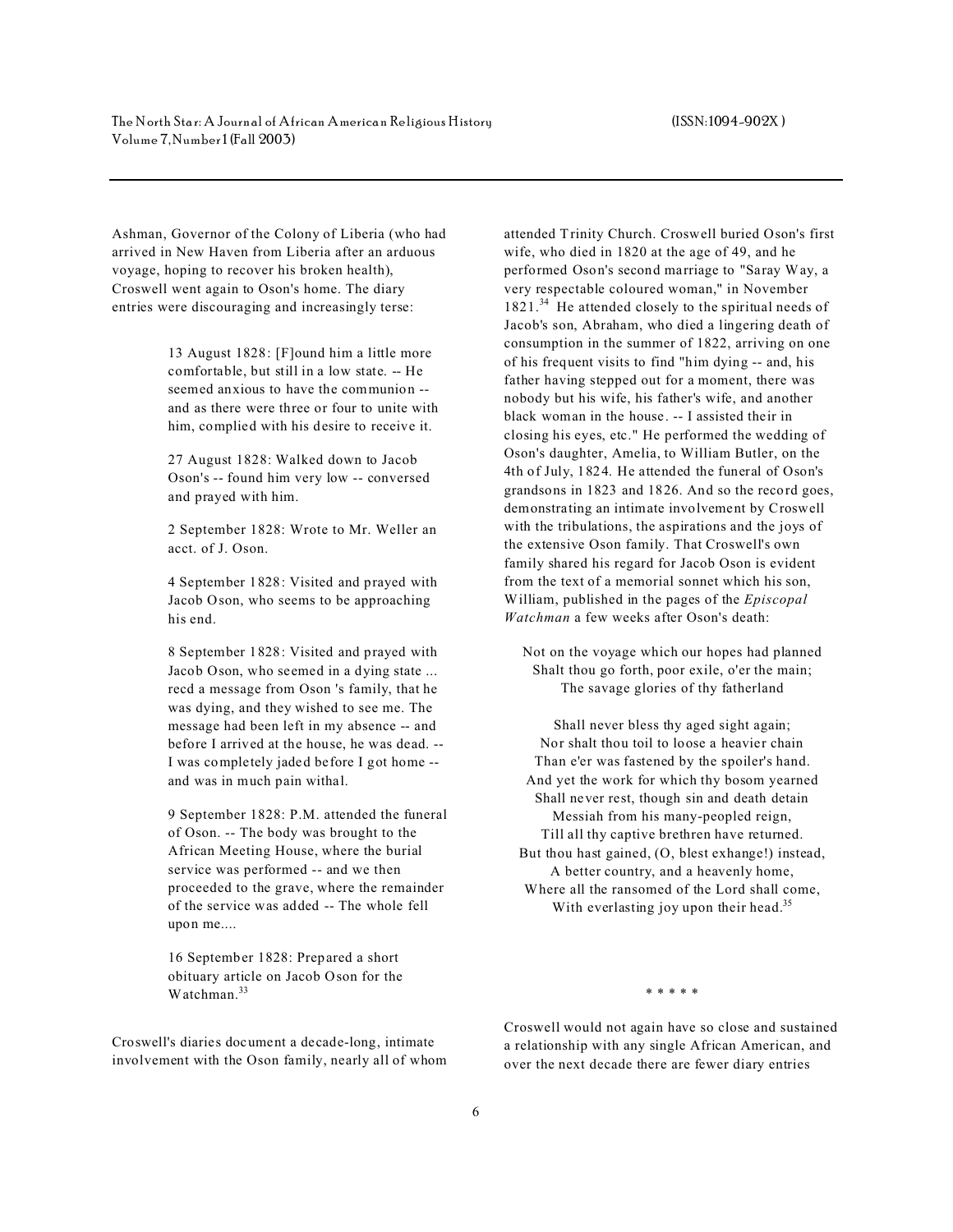referring to New Haven blacks. In early August 1828, just a few weeks prior to Oson's demise, Croswell had been made a director of the newly-founded African Mission School Society, Hartford, organized at the urging of Bishop Brownell.<sup>36</sup> The first (and, as it turned out, the only) graduates of this school were Edward Jones, Gustavus V. Caesar, and William Johnson. Jones and Caesar had been trained as missionaries, and Johnson was a teacher. On August 4, 1830, Croswell noted that he went, while in Hartford for the annual diocesan convention, "to examine the black candidates for orders, who have been in the African Mission School. -- They appeared extremely well, and will probably receive orders on Friday."<sup>37</sup> The two were ordained as deacons on August 6 and as priests on September 6, 1830, thus becoming the sixth and seventh men of African descent to be ordained in the Protestant Episcopal Church.

Croswell continued to visit his black parishioners during the 1830s, but such visits are less and less frequently noted. In May 1832 he commented on having attended the funeral of a black man, Timothy Merriman.

> He had been brought up in the Clarke family, and they were chiefly there, besides a large funeral of white people, the bearers being white men of the best standing. Capt. S.J. Clarke rode over with me .... In the evening, was called to see a black woman at A.P. Sanford's, (Clarissa Bridge) whose mind was in much distress, having been frightened but not instructed at the Presbyterian meeting. -- Conversed and prayed with her.<sup>38</sup>

The following day, Croswell went to Sanford's house "to see Clarissa, and lent her a book." The opportunity to correct the misapprehensions created by a Presbyterian clergyman was sufficient to remotivate Croswell to his pastoral duty.

Two diary entries in 1840 are as intriguing for what they leave unsaid as for their content. On June 13,

Croswell noted "Had several interruptions -- Alexander Crummell, black, among others." Ten days later he noted "A call from Crummell, a black man who is a candidate in the church, and is pursuing his studies in the Yale Theo. Sem.:"<sup>39</sup> Crummell was notorious the Episcopal Church for having been denied admission to General Theological Seminary because of his race and making a public issue of that denial. Beginning in mid-August 1839, the New York-based Episcopal newspaper *The Churchman* had carried weekly accounts of Crummell's attempt to enroll in the seminary. An old friend of Croswell's, Bishop George W. Doane, had been named to chair a Seminary Trustees Committee to investigate the case. A minority of one on the question, Doane resigned from the committee, which then proceeded unanimously to refuse Crummell's admission. Doane was subsequently denied permission even to speak to the full board to protest this decision. $40$  Croswell makes no diary comment on the Crummell affair, though he did keep in contact with Crummell during the latter's stay in New England. Crummell resided briefly in New Haven, but moved to Providence in March 1841, while studying for the priesthood. He was invited there by Thomas Howland and other prominent Providence citizens to help organize Christ Church, a short-lived congregation of black Episcopalians. $41$  Two years later, when black members of Trinity Church were organizing St. Luke's Church, Crummell would be the first person to whom they turned for a rector.

It seems clear that the white members of Trinity Church did not welcome their rector's frequent pastoral visits to the predominately black sections of New Haven, nor did they extend to blacks the welcome that Croswell's visits implied. The diaries are equally silent on parishioners' attitudes and on the vestry's momentous decision to restrict blacks to certain pews, a central factor that impelled the formation of St. Luke's. William E. B. DuBois, writing about his grandfather Alexander, observed that "when the white Episcopalians of Trinity Parish, New Haven, showed plainly that they no longer wanted black folk as fellow Christians, he led the revolt which resulted in St. Luke's Parish."<sup>42</sup> Trinity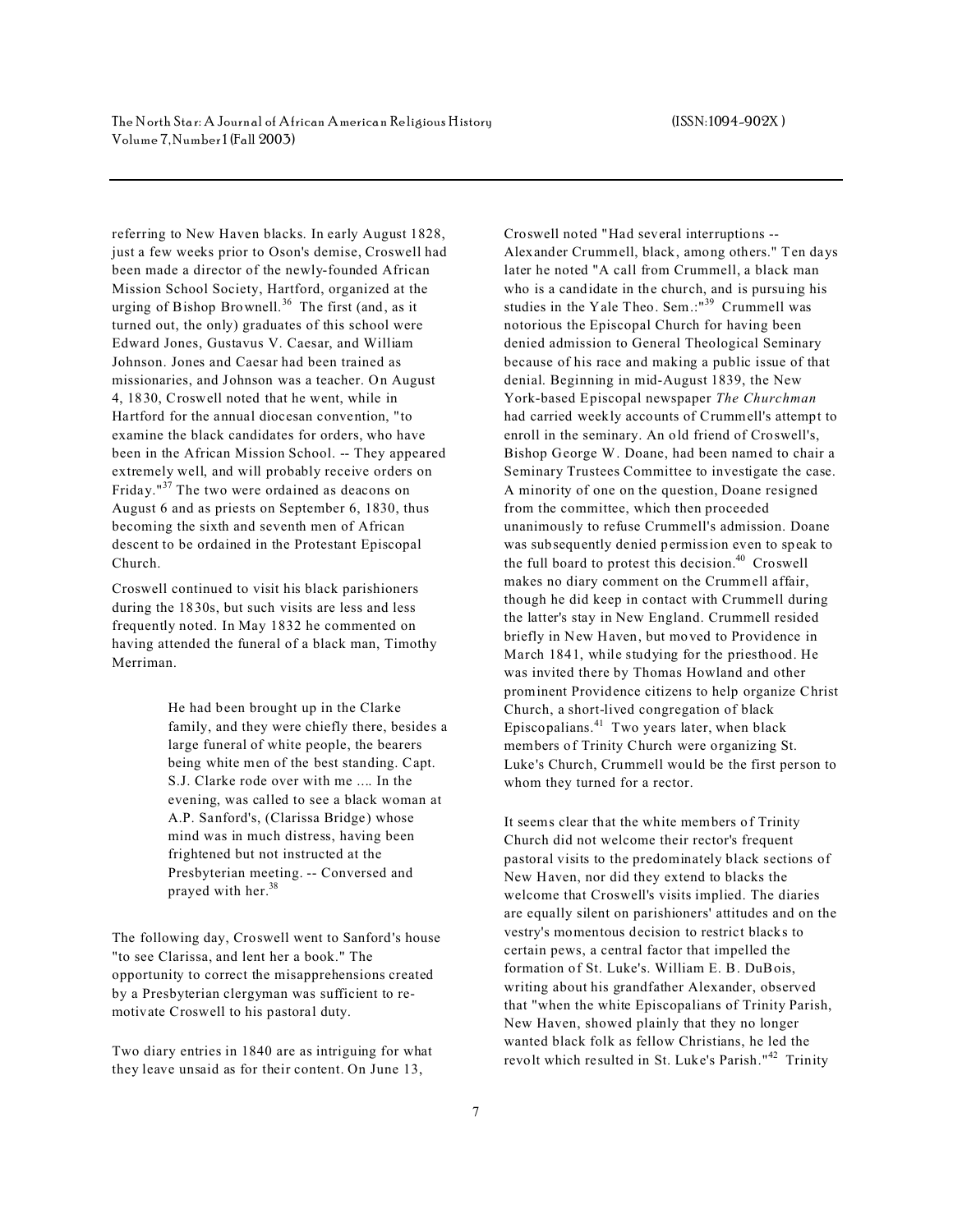Church historian Edward Getlein identifies the specific event that caused the rift, noting that in 1842 the vestry voted to "rent four slips in Trinity church, Nos. 143, 144, 146, and 184, to colored people."<sup>43</sup> These pews were in the rear of the gallery, and the vestry action -- a marked departure from previous practice -- outraged the black members and impelled them to seek their own house of worship.

Croswell's silence about that episode does not belie his continuing concern for his black parishioners. On March 12, 1844, he received a call from Edward Hawley, seeking to create a separate congregation. Two weeks later Amos G. Beman, pastor of the African Congregational Church, called, "very much concerned about the attempt on the part of the Episcopalians of the colored people to build a church."<sup>44</sup> In late April Croswell went to Hawley's home to discuss plans for the parish and then stopped at the home of Alexander DuBois for the same purpose. Plans were made for the congregation to occupy the basement of the Trinity Church until their own place of worship could be secured. On June 7, Croswell described the formal organization of the church:

> In the evening, went over on the Hill, to attend a meeting of the blacks at Wm. Merriman's, to organise the new parish of St. Luke's, all of coloured people. Found [Rev.] Mr. [Wm. E.] Vibbert engaged with them in a religious service -- and when this was over, proceeded to the business of the meeting, which was soon finished, and we came home, in the midst of a smart shower.<sup>45</sup>

Four days later St. Luke's was formally admitted as a parish in the Diocese of Connecticut at the annual convention held in Hartford. Croswell noted in the parish report printed in the annual diocesan journal that the congregation "now consists of about thirty families." Original officers were Peter Vogelsang, Clerk; Alexander DuBois, Treasurer; Henry S. Merriman, Warden; and Richard Green, Vestryman.<sup>46</sup>

Both the parishioners of St. Luke's and Croswell were eager to secure an African American as rector. The existing options were severely restricted, however, as there were only four blacks then ordained in the Episcopal Church and two of these were living outside the United States. In May, a young New Yorker, Samuel Vreeland Berry, had served as Lay Reader for the congregation, and Croswell wrote to Bishop Benjamin T. Onderdonk about the advisability of his being ordained for the position. $47$ Nothing came of this, however, and in late October Croswell met with the members of St. Luke's to discuss the matter. The following day he wrote to Alexander Crummell on their behalf, inviting him to consider a call from St. Luke's. On December 23, 1844, Crummell replied that he would officiate for the Christmas services, and the following day he arrived in New Haven and talked with Croswell about settling there.<sup>48</sup> Crummell did not go to New Haven, accepting instead an invitation to become rector of the Church of the Messiah, Manhattan. St. Luke's was thus without a settled minister by the end of its first year.

In early July 1845 Croswell wrote that "A colored clergyman from Maryland, called with some of the members of St. Luke's. -- He is to preach for them, tomorrow evening, and next Sunday." This man was Elie Worthington Stokes, Maryland-born and educated, who had grown up in Baltimore and had been befriended by the Rev. John P.K. Henshaw, then rector of St. Peter's Church, Baltimore. In October 1843, Stokes had been ordained deacon by Bishop William R. Whittingham in St. James' African Episcopal Church, Baltimore, and he originally planned to go immediately to Africa as a missionary. When this proved impossible, he was appointed as assistant to the (white) minister of St. James', the Rev. J.T. Mcjilton. In November 1844 Stokes travelled to Port of Spain, Trinidad, in the hopes of raising a congregation somewhere in the islands. Six months later he returned to Maryland, having failed to secure a church in either Trinidad or Barbados, and he was immediately apprised of the position available in New Haven.<sup>49</sup>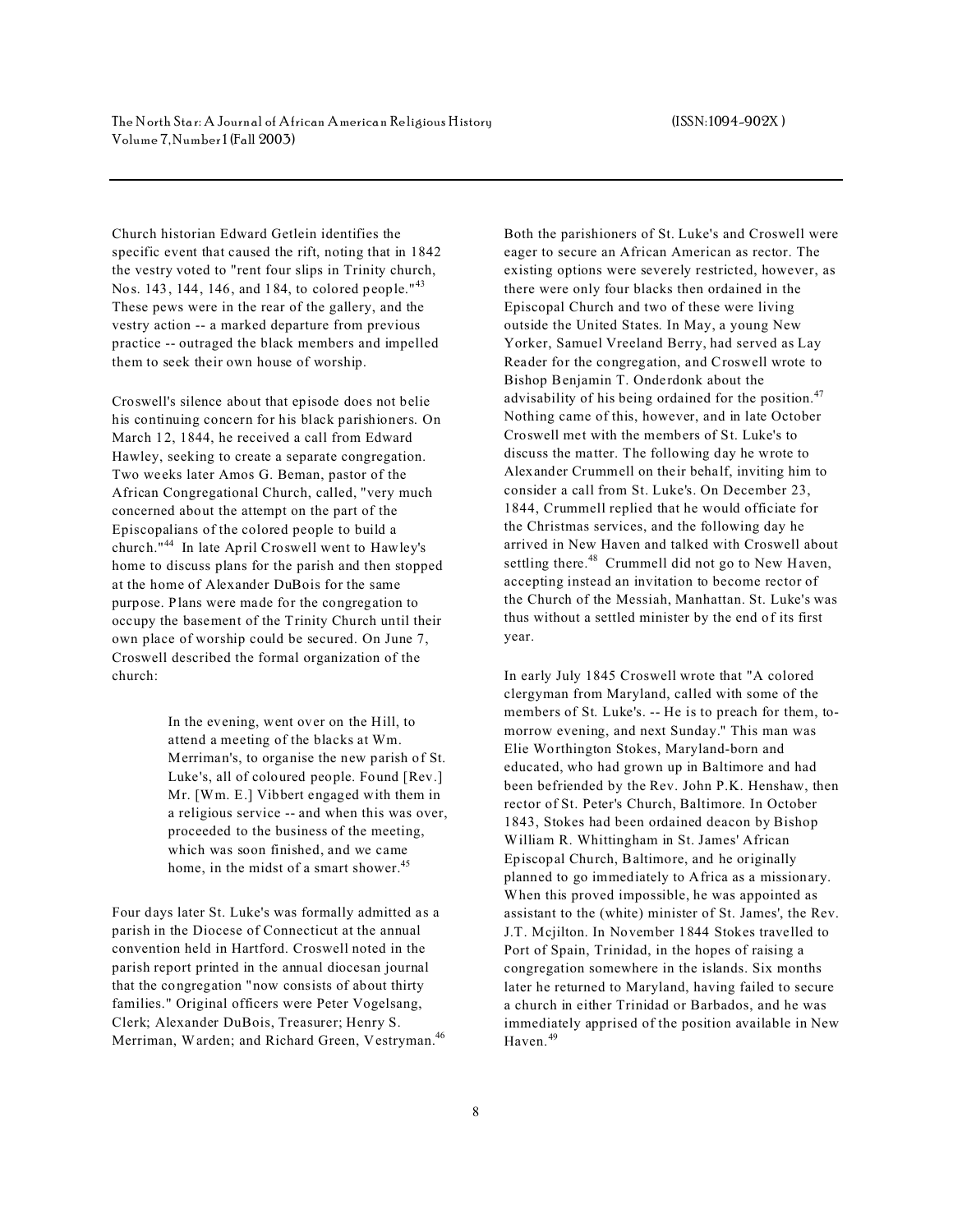In mid-July the members of St. Luke's met to decide whom to call as their rector. Minutes of the St. Luke's Parish Record indicate the action taken:

> The Rev. Mr. Stoke, [sic] late from the West India [sic] having preached for St Luke parish on Friday evening, July 11th and also on the following Sunday a Meeting of parish was subsequently called to take into consideration the propriety of calling him to officiate for them in his ministerial character one year -- it was stated at that Meeting by one of the vestry that their [sic] were two candidates for that office viz Mr. Berry and Mr. Stoke but the people being unanimous the choice fell on Mr. Stokes, and the vestry were authorized to give him a call.<sup>50</sup>

It is evident from the tone of his diary that Croswell disliked Stokes. Indeed, it is only with reference to Stokes that one finds overt race prejudice in Croswell's diaries. Since Stokes had been ordained deacon by the Maryland Diocese, it was logical for that diocese to confer on him the priesthood, prior to his assuming the rectorship of St. Luke's. Croswell wrote,

> Many interruptions. -- Stokes among others. -- Gave him \$20 to be on his expenses to Baltimore -- and an old cloak, which may last him half his life. The money from the Missionary fund. -- The cloak from my wardrobe.<sup>51</sup>

Less than one month later Stokes returned to New Haven, for some reason not having received priest's orders in Baltimore, and Croswell proceeded to arrange for the ordination to take place in Connecticut. Thus, on January 19, 1846, Elie Stokes was the first person of African descent to be ordained in Trinity Church, New Haven, Bishop Brownell presiding and Croswell assisting in the service.<sup>52</sup>

Just four months later Croswell wrote to Bishop

Brownell for letters dimissory for Stokes, who had decided to join his old friend, James P.K. Henshaw, recently named Bishop of the newly-formed Diocese of Rhode Island. Stokes took up the efforts Crummell had begun in Providence and became the first rector of Christ Church, Providence. He made several muchheralded trips in England to raise funds for his church in Providence, and evidently had substantial success. Croswell was not impressed, however, remarking on one occasion,

> Among other calls, Rev. Mr. Stokes, who, having been to England, collecting money for his Church in Providence, preaching in chapels, and dining with Bishops and Arch-Bishops, would, I suppose, have condescended to dine with me, had I invited him. But it was not convenient.<sup>53</sup>

When Stokes left Providence for the mission field in Liberia, Croswell again heard from Stokes, and again he was not impressed: "This latter a very characteristic affair, showing that Mr. Stokes will be a negro, wherever he may be."<sup>54</sup> A final reference to Stokes came in a diary entry dated 18 September 1857. Stokes had created so much dissension among the churches and clergy in Liberia that the Missionary Bishop John Payne insisted on a trial in Stokes' home diocese of Rhode Island. Croswell observed,

> Had a call from Stokes, the colored preacher who has obtained a bad notoriety in connection with Africa. -- He wanted a chance to preach, etc. in behalf of his object. -- Could not consent to this, but gave him a trifle, rather grudgingly, I confess. $55$

Given the scarcity of black Episcopal clergy in the 1840s, by far the best means for St. Luke's to secure a rector was to ordain one of its own members. A likely candidate for this position was Richard Green, a longtime resident of New Haven who had been one of the organizers of St. Luke's. Green had for a number of years been prominent in public affairs in New Haven,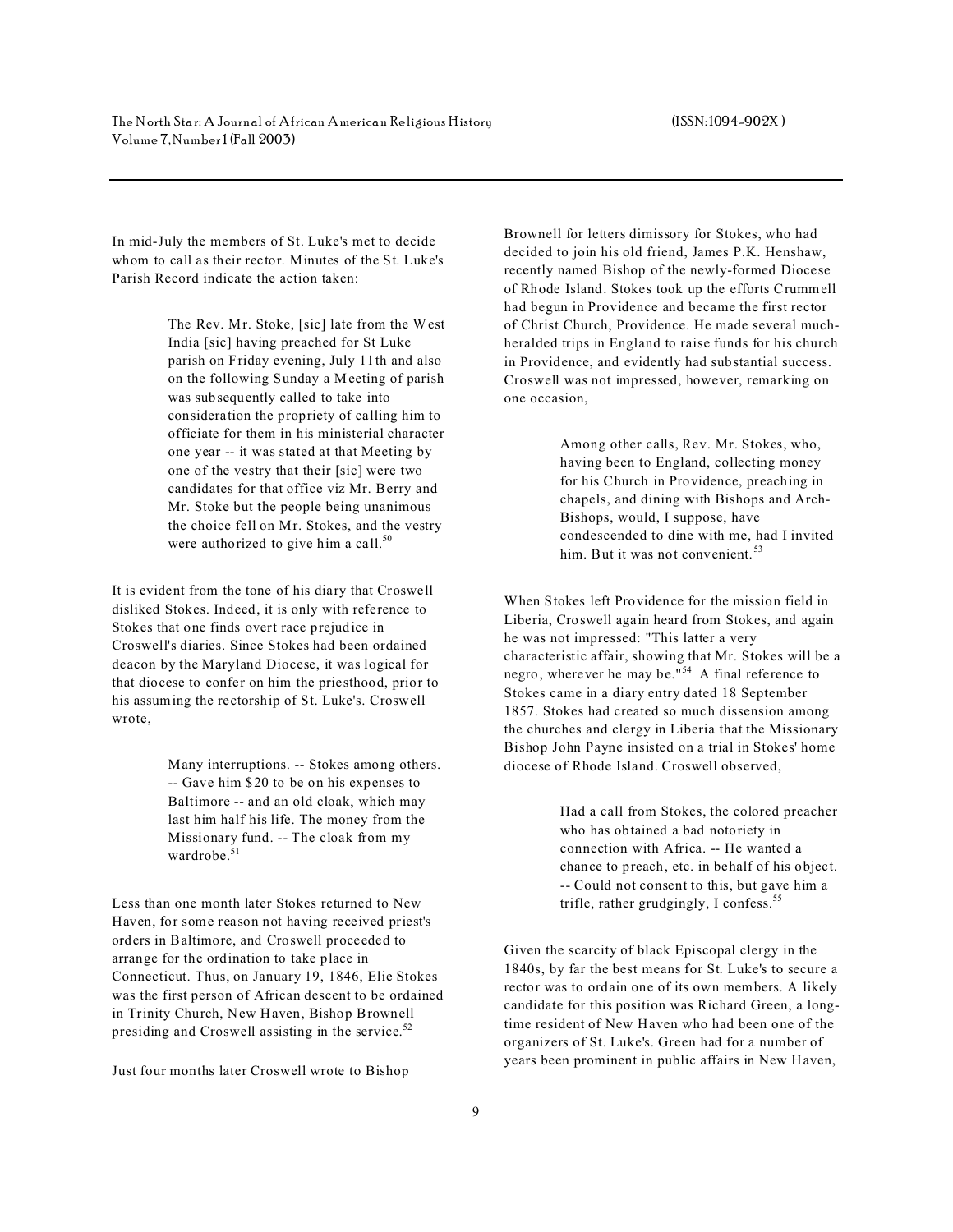serving, for example, on the Executive Committee of the Connecticut State Temperance Society of Colored Americans.<sup>56</sup> On October 2, 1846, Croswell went to Green's home to discuss the possibility of his studying for the ministry. Green decided to do so, and on October 27, 1846, he was approved by the Standing Committee as a candidate for the order of Deacons. Croswell took great interest in Green's personal life, spending many hours, for example, counselling Green prior to an impending marriage in 1848. Croswell had buried Green's first wife in 1846 and performed his second marriage to Ester Jane Hendrickson on April 29,  $1848<sup>57</sup>$  As late as 1850 Green was still listed as a candidate for orders in the Diocese of Connecticut. He was never ordained, though he remained an officer of St. Luke's Church more than two decades after Croswell's death.

The last African-American clergyman with whom Croswell was associated at St. Luke's Church was the brilliant religious nationalist, James Theodore Holly. Raised a Roman Catholic in Washington, D.C., Holly became an ardent emigrationist after moving with his brother to Burlington, Vermont, in 1850. By 1852 he was living in Windsor, Canada, where he joined Henry Bibb and the Rev. William C. Munroe in a variety of emigration schemes. He renounced his Catholicism and was confirmed in the Episcopal Church by Munroe, who had founded St. Matthew's Church, Detroit, in 1846. Holly was accepted as a candidate for orders in 1853 and was ordained deacon by Samuel A. McCrosky in Munroe 's church on 17 June 1855.<sup>58</sup>

Holly was ordained with the explicit understanding that he would be sent to work in the Haitian mission field.<sup>59</sup> Less than a month after his ordination, Holly visited Haiti to investigate the possibility of establishing a mission there. Although he returned to the United States with glowing reports about bright prospects for the Episcopal Church there, he could not convince the directors of the Episcopal foreign mission board to open a new mission field and had to search elsewhere for employment. A few weeks later, the Literary Society of Colored Young Men in New Haven, invited Holly to give a lecture on Haiti.

Members of St. Luke's Church may have helped arrange the lecture, since several parishioners, including John P. Anthony and Thomas Prime, were staunch emigrationists.<sup>60</sup>

Soon thereafter Harry Croswell noted the following in his diary for October 15, 1855:

> Had a call from Mr. Prime, with a young colored clergyman, by the name of Holly, who is inclined to take charge of St. Luke's Church .... In the evening, Mr. Green came to get some papers drawn for Mr. Holly, to present to Bp. McCrosky, which I gave him with my own certificate. $61$

In early November Holly returned to New Haven to make arrangements for ordination to the priesthood. Letters testimonial were received from Samuel V. Berry, himself now ordained and serving as rector of St. James Church, Brooklyn, and William C. Munroe of St. Matthew's Church, Detroit. Wardens Richard Green and Frederick H. Benjamin, and vestrymen Bennet Merriman and Henry S. Merriman of St. Luke's Church, also wrote on his behalf. $62$  The ordination took place on January 2, 1856, one day after the forty-first anniversary of Harry Croswell's coming to Trinity Church.

There is only one subsequent reference to Holly in Croswell's diaries, so it is not possible to say what the elderly eminence at Trinity Church thought of the twenty-seven year old Holly. It is difficult to imagine that Croswell was personally attracted to Holly's aggressive black nationalism, but he records no personal reactions, either to the man or to his ideas. Active in public affairs in New Haven, Holly took a leading role in demanding better education for black children and served as principal of an elementary school between 1857 and 1859. In 1858 he opened the New Haven Select School for Young Colored Ladies and Gentlemen, whose four-year curriculum included "daily Episcopal devotionals and a strong emphasis on race pride."<sup>63</sup>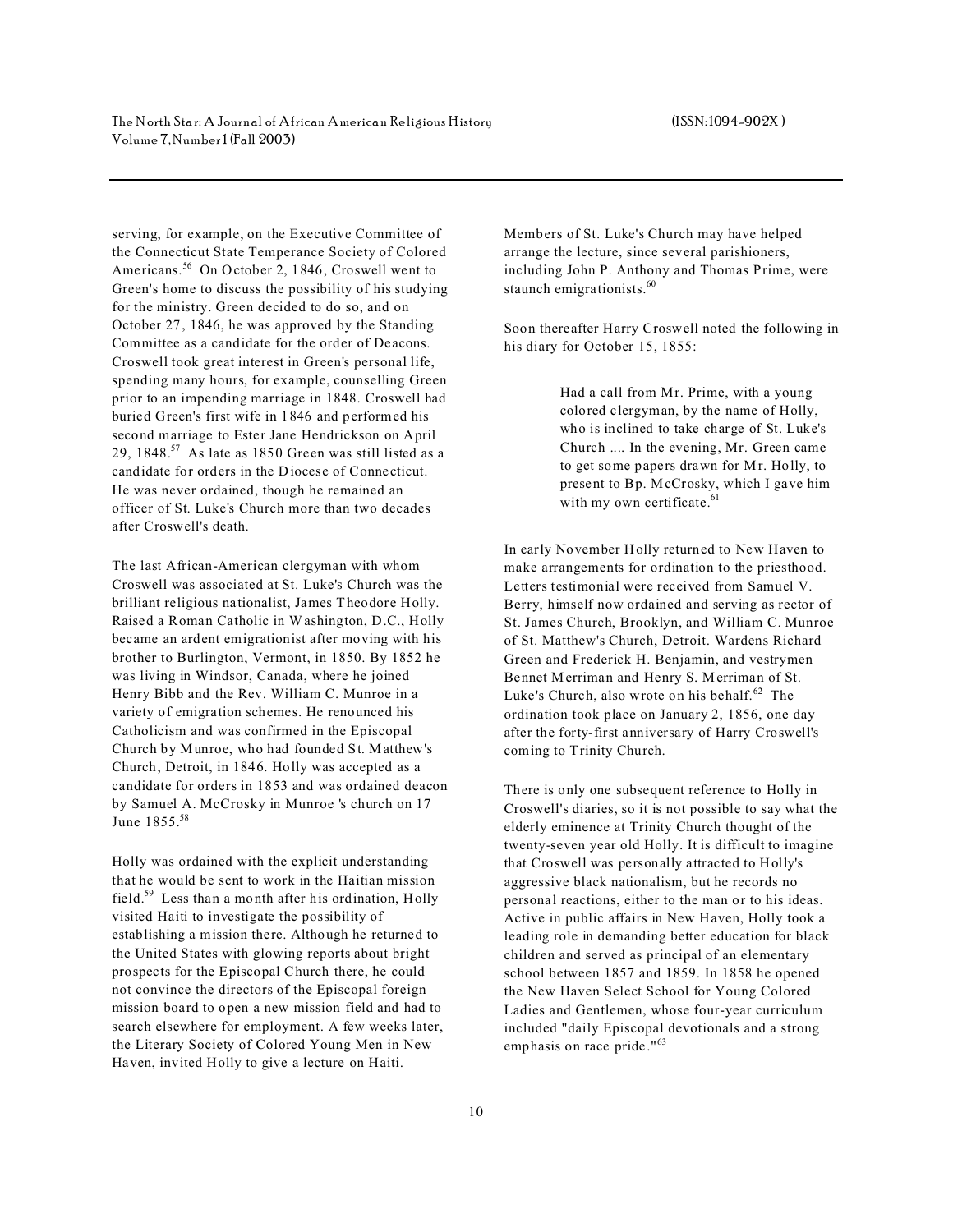Certainly, Croswell sympathized with Holly's proemigration policy, and indeed, in mid-July of 1856, Holly was invited to lecture at Trinity Church on Haitian emigration and on Haiti as a prospective field for Episcopal missions. That same month Holly organized, with his fellow black priests, the shortlived "Convocation of the Protestant Episcopal Society for Promoting the Extension of the Church Among Colored People." This organization reflected Holly's twin goals of promoting the Episcopal Church among the race and creating a strong black nationality in Haiti, as the instrument through which all of Africa would be redeemed.<sup>64</sup> While Croswell did not live to see those ideas come to fruition, Holly persisted in his plans with the support of Connecticut's Assistant Bishop, John Williams. In May 1861 Holly led a small group of emigrants, including John P. Anthony and thirty-six other recruits from Connecticut, in founding a colony in Drouillard, on the outskirts of Port-au-Prince, Haiti. The following year he would submit his first report to the Diocese of Connecticut as missionary in charge of Trinity Mission of the Protestant Episcopal Church, Port-au-Prince, Haiti.<sup>65</sup>

\* \* \* \* \*

The Rev. Harry Croswell was held in high esteem by the African-American members of St Luke's Church throughout his lifetime. Evidence for this is found in an 1850 resolution, written at a critical moment in the parish's early history, when it had become necessary to suspend temporarily public services. The resolution declared:

> The Wardens and Vestry of St Luke Church do hereby for themselves and in behalf of the congregation tender Rev Harry Croswell Rector of Trinity Church New Haven, their most cordial and hearty thanks for the interest he has ever manifested in their behalf, from the organization of the parish until now in securing for their a place of worship free of charge, in occasional ministrations and by representing this body at the annual Convention of the diocese, and by his present Solicitude for their future

prosperity. Whilst they regret, the obliquy which may have been heaped upon him in consequence of his friendly feeling and acts towards St. Luke they are free to confess they have nothing to offer him but greteful [sic] hearts for his kindness and benevolence, which they beg he will thus accept.<sup>66</sup>

As we have seen, Croswell devoted a significant portion of his time and energy ministering to the black members his parish. He supported the efforts of talented individuals in their quest for education, he privately tutored them, wrote letters of recommendation, counselled and ministered to them and to their families. He lectured weekly to blacks in evening school in New Haven. This pastoral activity is remarkable in its scope among white clergy in the early nineteenth century. One can have no doubt that his actions brought down on him the "obliquy" of his white parishioners. But Croswell had a clear sense of right and of duty in virtually all matters, and he would not be easily swayed by the wishes of others.

To be sure, his sense of right by no means extended to the support of abolitionism. Two diary entries indicate his strong opposition to the anti-slavery cause. In April 1836, he "Had a visit from an abolitionist emissary, who wanted me to sign a petition to congress to refuse the admission of Arkansas to the Union. Made short work with him."<sup>67</sup> And eighteen years later, he had not changed his opinion, noting a call from "a black man seeking aid to buy his family out of slavery, into poverty and misery. -- Treated him kindly, and sent him to the abolitionists."<sup>68</sup>

On the other hand, his support for the American Colonization Society is well documented. On at least one Fourth of July (1831), he followed the practice of many New England clergymen in preaching a sermon on behalf of the Colonization Society. Another time he agreed to take the chair at a meeting of the Connecticut Colonization Society, when Wesleyan University president Wilbur Fisk delivered "a long and powerful address, to the assemblage." On still another occasion, he permitted his assistant minister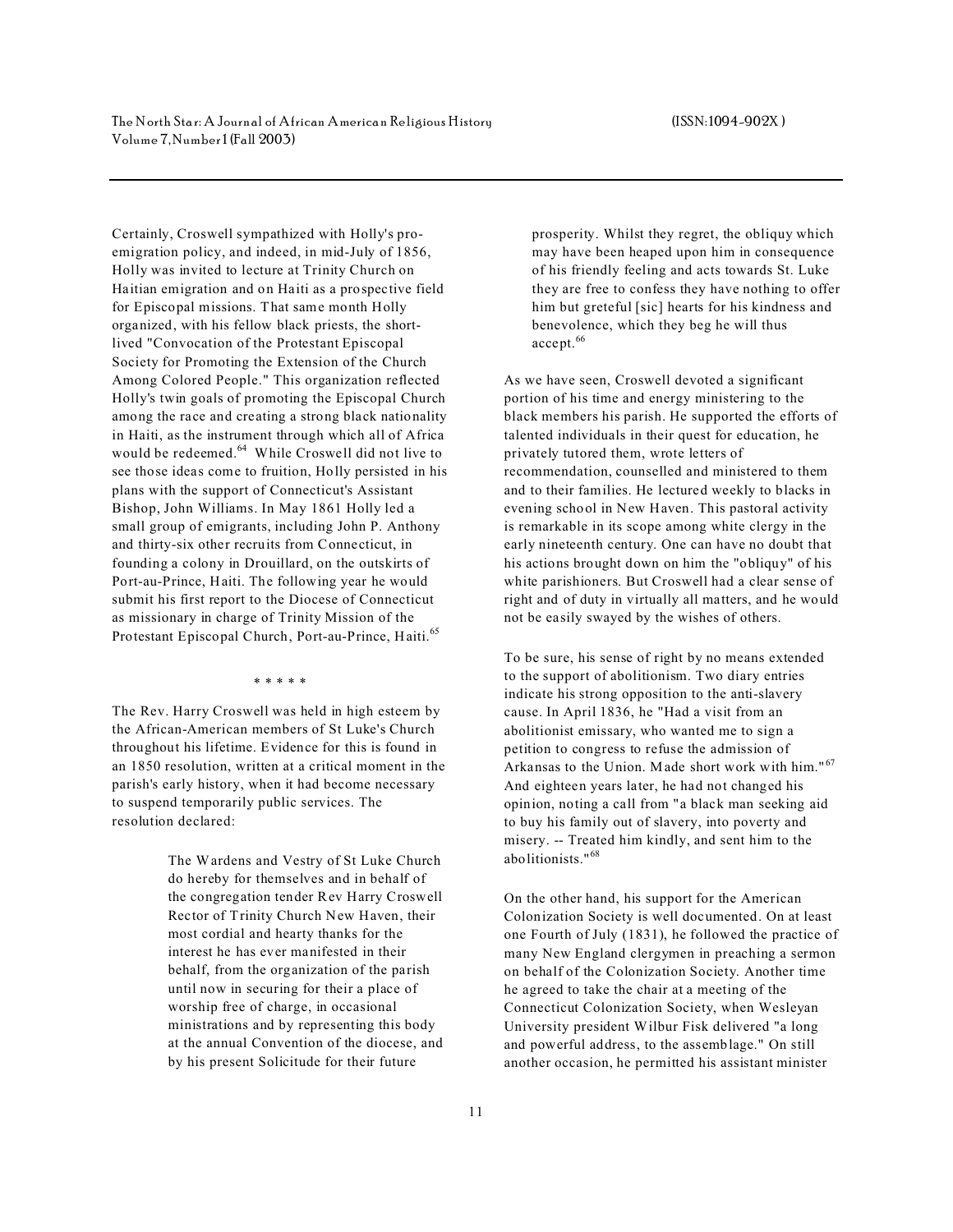Francis Lister Hawks to preach on colonization.<sup>69</sup>

Leonard L. Richards, in his valuable study of antiabolition mobs in Jacksonian America, points out that Connecticut was the most inhospitable of all the New England states for anti-slavery activity, having the largest number of anti-abolition and anti-Negro mobs during the 1830s and the smallest number anti-slavery auxiliaries for its population. Although the rector of Trinity Church was in this sense in the "mainstream" of Connecticut opinion on this important issue, he was certainly not representative of the "gentlemen of property and standing" whom Richards describes as the center of mob activity directed against abolitionists and against blacks.<sup>70</sup> He was, rather, one of the few clergymen of his denomination who regarded African Americans as a natural portion of the constituency to whom he was called to minister. The affection and esteem of these men and women for Croswell is evident in the resolutions adopted by St. Luke's Church on his death, and they testify to his distinctive place in the denomination's history:

> Whereas it has pleased almighty god in the afflictive dispensation of his providence to call the Soul of the Rev Harry Croswell, D D from his scenes of labor and usefulness on earth to the enjoyment of that heavenly and glorious rest which remains for the people of god therefore be it

> Resolved by the Wardens and Vestry of St Luke's parish that in his mournful bereavement we mingle our weepings with the faithful of the church of christ throughout this country and the world for the loss of one of the most devoted stewards of our divine master and one of the ablest counsellors of his church on earth

Resolved that in our grief we do not sorrow for the dead as those who have no hope but rather with an assured confidence and a reasonable and holy hope that our temperal (sic) loss is his everlasting and eternal gain

Resolved that we feel ourselves to be under increased obligations to bear this testimony to the illustrious virtues of the deceased because we recognize in him under god the first spiritual guide and founder of our struggling parish of the church of christ

Resolved that as a further testimony [of] profound respect for the deceased that this vestry will attend his funeral obsequies in a body at the appointed time and place.  $71$ 

©2003 Randall K. Burkett. Any archiving, redistribution, or republication of this text in any medium requires the consent of the author.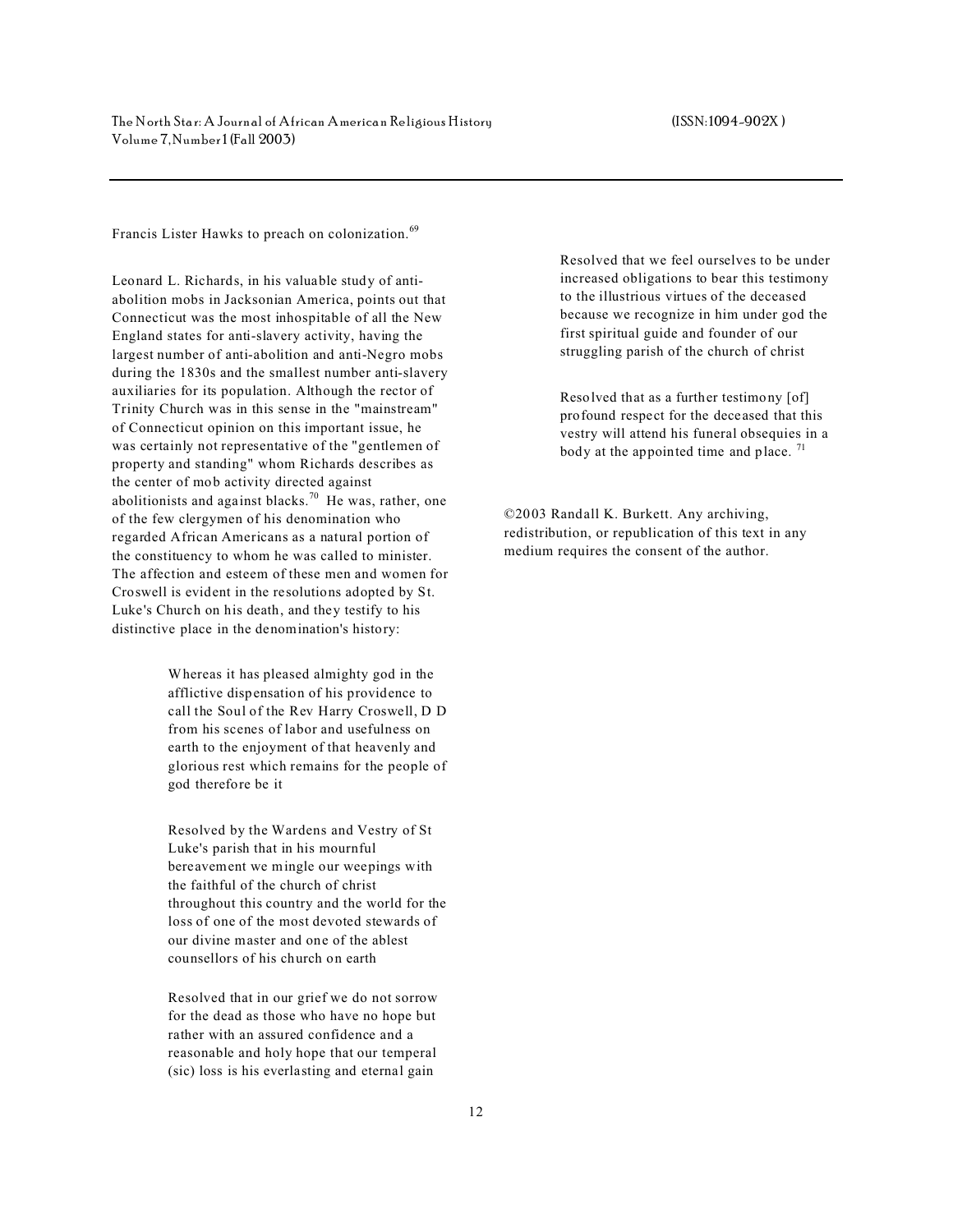1. William B. Sprague, *Annals of the American Pulpit*, Vol. 5, "Episcopalians," (New York: Robert Carter & Brothers, 1859) , p. 697; and Edward J. Getlein, *A History of Trinity Church On-The-Green*, *New Haven, Connecticut, 1752-1976* (New Haven: Trinity Church on the Green, 1976) , p. 76. The venerable Perkins, for more than sixty-six years pastor of Fourth Church, was well-known as an educator, having prepared more than 150 men for college, among whom Noah Webster himself was among the first. See the biographical sketch of Nathan Perkins in Robert A. Harrison, *Princetonians, 1769-1775; A Biographical Dictionary* (Princeton, NJ: Princeton University Press, 1980) , p. 101.

2. Mackay Croswell (1769-1847) is identified in the Printer's File, located at the American Antiquarian Society, Worcester, Massachusetts. I am grateful to the Antiquarian Society staff for their generous assistance in facilitating research for this paper.

3. The paper announced its polemic intent in the following statement that appeared in the first issue: "With respect to politics, the editors, whenever or wherever they shall think they espy real danger, will faithfully blow the trumpet of alarm, and, with independence and frankness, will publish their sentiments upon public measures, tho' it still may (as it already has done) expose them to the bitter censure of some, who wish to establish 'a political intolerance, as despotic as wicked.'" Vol. I, no. 1 (5 January 1802), p. 1.

4. Franklin B. Dexter, "The Rev. Harry Croswell, D.D., and His Diary," *Papers of the New Haven Colony Historical Society* 9 (1918), 46-69 at pp. 47-48.

5. Getlein, *op. cit*., pp. 77-79, citing *People vs. Croswell* 3 Johnson's (NY) Cases; 336, 339 (1904).

6. Dexter, *op. cit*., p. 48.

7. Getlein, *op. cit*., p. 80.

8. Antebellum New Haven is well known for its generous response to and support of the *Amistad* victims, that shipload of slaves whose 1839 mutiny trial aroused international attention and a United States Supreme Court defense by former President John Quincy Adams. It is also known, however, as the town whose citizens eight years earlier, by a margin of 700 to 4, had voted "to resist ... by every lawful means" the establishment there of a college for the education of men and women of African descent. In fact, the citizens determined to resist the college by unlawful means as well: abolitionist Arthur Tappan's house in New Haven was nearly destroyed by angry citizens, and mobs attacked homes and businesses of its black residents. This response was typical of statewide attitudes towards African Americans. Two years after the "College for Colored Youth" was repulsed in New Haven, Prudence Crandall was denied the right to admit "colored ladies and little misses" to her Canterbury, Connecticut, school. A bill was rushed through the state legislature specifically to prohibit Crandall's school from operating. See the account by Samuel J. May, *Some Recollections of our Antislavery Conflict* (Boston, 1869, reprinted by Mnemosyne Publishing Co., Miami, 1969), pp. 39-72. Slavery itself was not abolished in Connecticut until 1848, and as late as 1865, the citizens voted overwhelmingly to deny Negroes the right to vote. As William Chauncey Fowler drolly remarked, in his review of the *Historical Status of the Negro in Connecticut*, "The People of Connecticut were practical and believed that our two-fold Government was created by and for white men." Fowler's essay is published in *Local Law in Massachusetts and Connecticut, Historically Considered* (Albany: Joel Mansell, 1872), quoting at p. 144. For details on the Amistad case, the College for Colored Youth, and Prudence Crandall's school, as well as for a general review of race relations in New Haven, see Robert Austin W arner, *New Haven Negroes; A Social History* (New York: Arno Press and the New York Times, 1969), passim.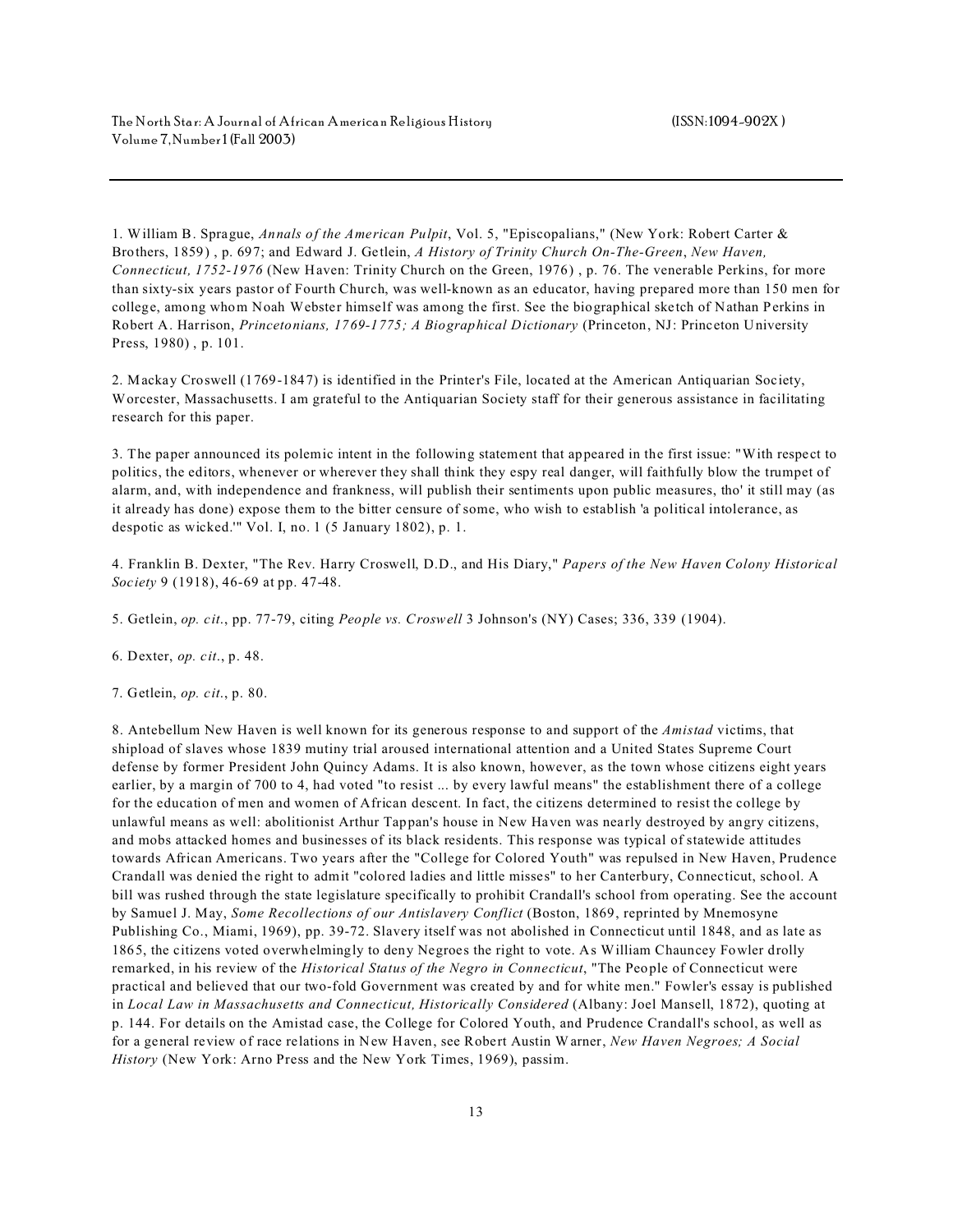9. Oson's name heads a list of seven "Blacks, confirmed," in an entry dated Sunday, April 15, 1821, Volume I, p. 5, [henceforth cited Diaries, I:5 (15 April 1821)]. The diaries are located in the Manuscripts and Archives Division, Sterling Memorial Library, Yale University.

10. Diaries, I:65 (22 August 1821).

11. A.L.S. Samuel Merwin, Pastor of the church in the "United Society," 28 Jan 1822, writing to William White, stated that he had known Oson for the past seventeen years since his own arrival in New Haven. Episcopal Church Archives, Austin, Texas, RG 50-5 Executive Committee Correspondence Received, Papers of the Domestic and Foreign Missionary Society.

12. A.L.S. George Weller to the Revd. Edward Bickersteth, Secretary of the Church Missionary Society, London (4 June 1827), in the C.M.S. Archives, G/AC 20, Misc. Letters.

13. *A Search For Truth; Or, An Inquiry For The Origin Of The African Nation: An Address, Delivered At New Haven In March, And At New York In April, 1817*. By Jacob Oson, A Descendant of Africa. Published for, and by the request of, Christopher Rush, a descendant of Africa. (New York: For the Proprietor, 1817). p. 12.

14. *Ibid*., pp. 1, 7, and 11.

15. Diaries, I:199 (16 January 1823). No text of this speech survives. I have been unable to locate contemporary accounts in New Haven newspapers of Oson's 1817 address.

16. Diaries, I:75 (17 September 1821). At this date there was only one living black Episcopal clergyman, the Rev. Peter Williams, Jr., who had been ordained by Bishop Hobart in New York, 20 October 1820, and who was immediately placed in charge of the newly-founded St. Philip's church, New York City. The action of the male members of St. Thomas' Church is found in a memorandum, dated 23 October 1821, in the Episcopal Church Archives, RG 50-5.

17. Extracts of the Minutes of St. Thomas' Episcopal Church, James Johnson, Secretary, dated Philadelphia, 24 December 1821 and 29 December 1821, in Episcopal Church Archives, RG5O-5.

18. Testimonials for Jacob Oson, dated 23 January 1822, signed by Croswell and Joseph Perry, Rector of Christ Church, East Haven and Trinity Church, West Haven, in Episcopal Church Archives, RG5O-5.

19. Testimonials for Jacob Oson, dated 26 January 1822, *ibid*. Samuel Merwin also wrote a separate letter on Oson's behalf, cited above, note 10.

20. Testimonials from members of St. Thomas' African Church, Philadelphia, Episcopal Church Archives, RG5O-5. The petition appears to have been dated Philadelphia, January 21, 1822, though this date was crossed out in heavy ink and Dec. 29, 1821, written over it.

21. Diaries, I:102 (12 December 1821), Diaries, I:117 (14 February 1822). Oson's fate had probably been sealed nearly a year earlier by a single sentence from Connecticut Bishop Thomas C. Brownell. In a letter to Jackson Kemper, dated 30 March 1821, Brownell had written, "On enquiry concerning the coloured man in this place, I am led to believe he does not possess sufficient talents and information for the Society in Philadelphia." Jackson Kemper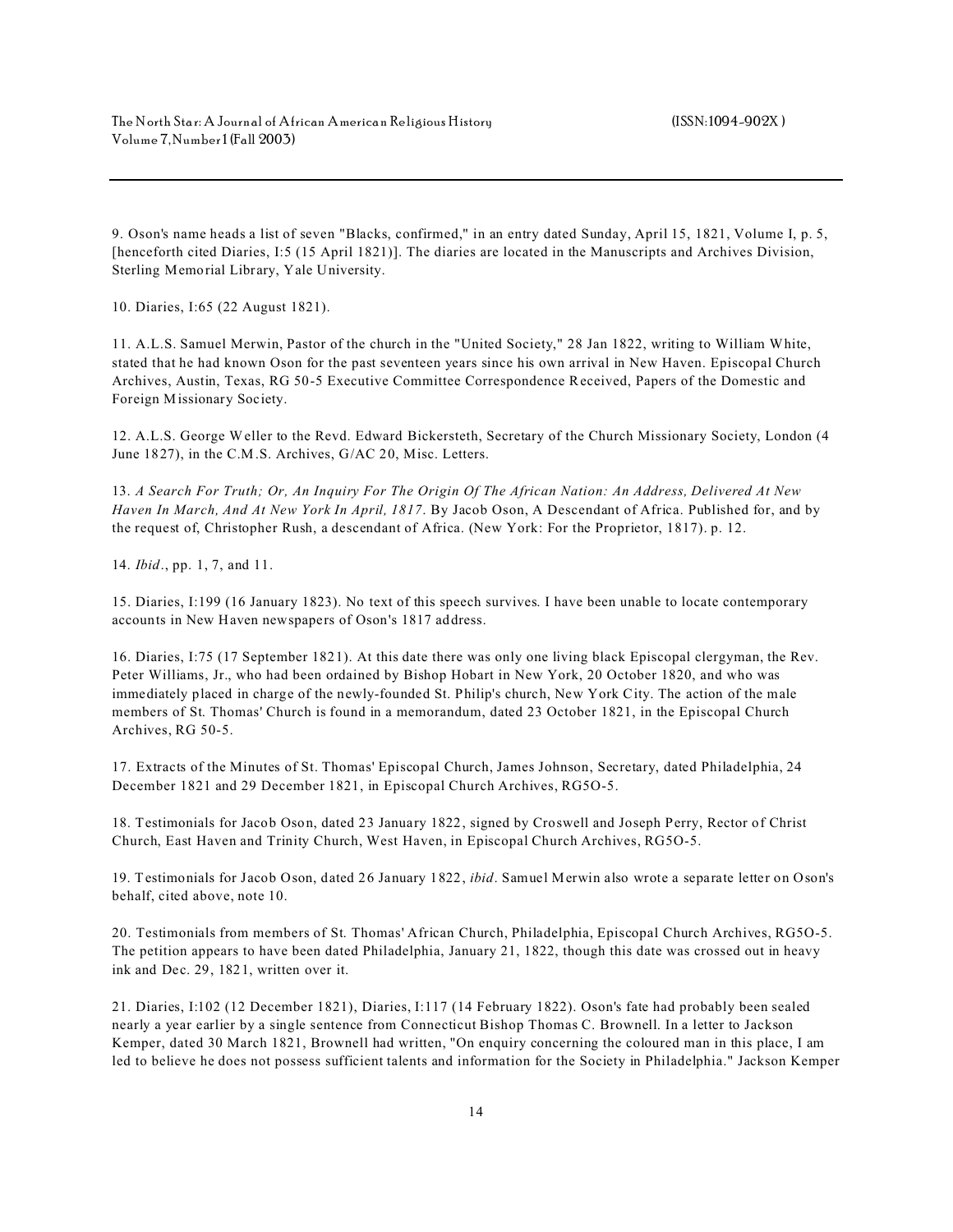Papers, 6G15, State Historical Society of Wisconsin, Madison. A notable omission from the list of eighty-eight signers of the petition from St. Thomas' Church was that of James Forten, a prominent member of the vestry. This suggests that there may have been opposition to Oson from some parish members as well.

22. Warner, *op cit*., pp. 46-47. Interdenominational African community churches were organized in the North as early as the 1780s, and they flourished in the 1820s in Newport, Providence, Cincinnati, Rochester, New Haven, and elsewhere. They quickly succumbed, however, to the denominational factionalism which was characteristic of American churches in the early nineteenth century. See Will B. Gravely, "The Rise of African Churches in the America, (1786-1822): Re-examining the Contexts," *Journal of Religious Thought* 41:1 (1984), 58-73 at 64, 65.

23. Diaries, II:19 (13 March 1825). A somewhat vindictive note crept into the diaries in an entry Croswell made three days later. "[A] ttended prayers at the funeral of a little infant of a black man, named Sandy Simpson. - Declined going to the burying ground - and as the man was one of the Union Society, talked to him a little on the inconvenience of their plan, &c." Diaries, II:20 (16 March 1825).

24. Diaries, II:112-13 (24 January 1826).

25. *Proceedings of the Board of Directors of the Domestic and Foreign Missionary Society*, First Triennia1 Meeting, 20 May 1823, pp. 46-53.

26. Croswell's recommendation is summarized in a letter of George Weller to Edward Bickersteth, *op. cit*. Bickersteth's original letter to the American bishops requesting men of African descent for the Sierra Leone mission field was published in the *African Repository* II (January 1827), p. 348.

27. Diaries, II:315 (9 November 1827); II:318 (19 November 1827); and II:318 (20 November 1827).

28. A.L.S., Harry Croswell, et al., Letter Testimonial for Jacob Oson, 4 December 1827, in Standing Committee Papers, Library and Archives, Episcopal Diocese of Connecticut, Hartford.

29. A.L.S., John M. Garfield and William T. Patten to the Rt. Rev. Bishop Thomas C. Brownell, 15 January 1828, in Standing Committee Papers, Library and Archives, Episcopal Diocese of Connecticut, Hartford.

30. *Episcopal Watchman* (Hartford), I:49 (25 February 1828), 386 and 391. William R. Hutchison, in his essay, "New England's Further Errand: Millennial Belief and the Beginnings of Foreign Missions," Proceedings of the Massachusetts Historical Society 44(1982), 49-64, views the early 19th-century missionary enterprise, especially in its New England version, as being a restatement of the optimistic 17th century "errand into the wilderness" turned eastward. "The predominant tone," he writes, "is best represented in a God of yearning compassion and in an elect people who, already blessed, act out of gratitude more than out of need for repentance or expiation" (p. 57). Among some Episcopal clergy committed to African missions, there was a different impulse, viz., recognition of the need for national repentance and expiation which impelled the denomination to action. Jonathan M. Wainwright, Rector of Christ Church, New York, restated this theme in his *Discourse on the Occasion of Forming the African Mission School Society*, Delivered ... Aug. 10, 1828 (Hartford: H. & F. J. Huntington, 1828): "Africa I regard as a region of peculiar interest to us, and one which presents to us peculiar obligations to care for its moral and religious improvement. We are indeed separated from it by an immense ocean, but we have taken its children from their homes, we have held them in bondage, we have obtained large portions of our temporal comforts and luxuries from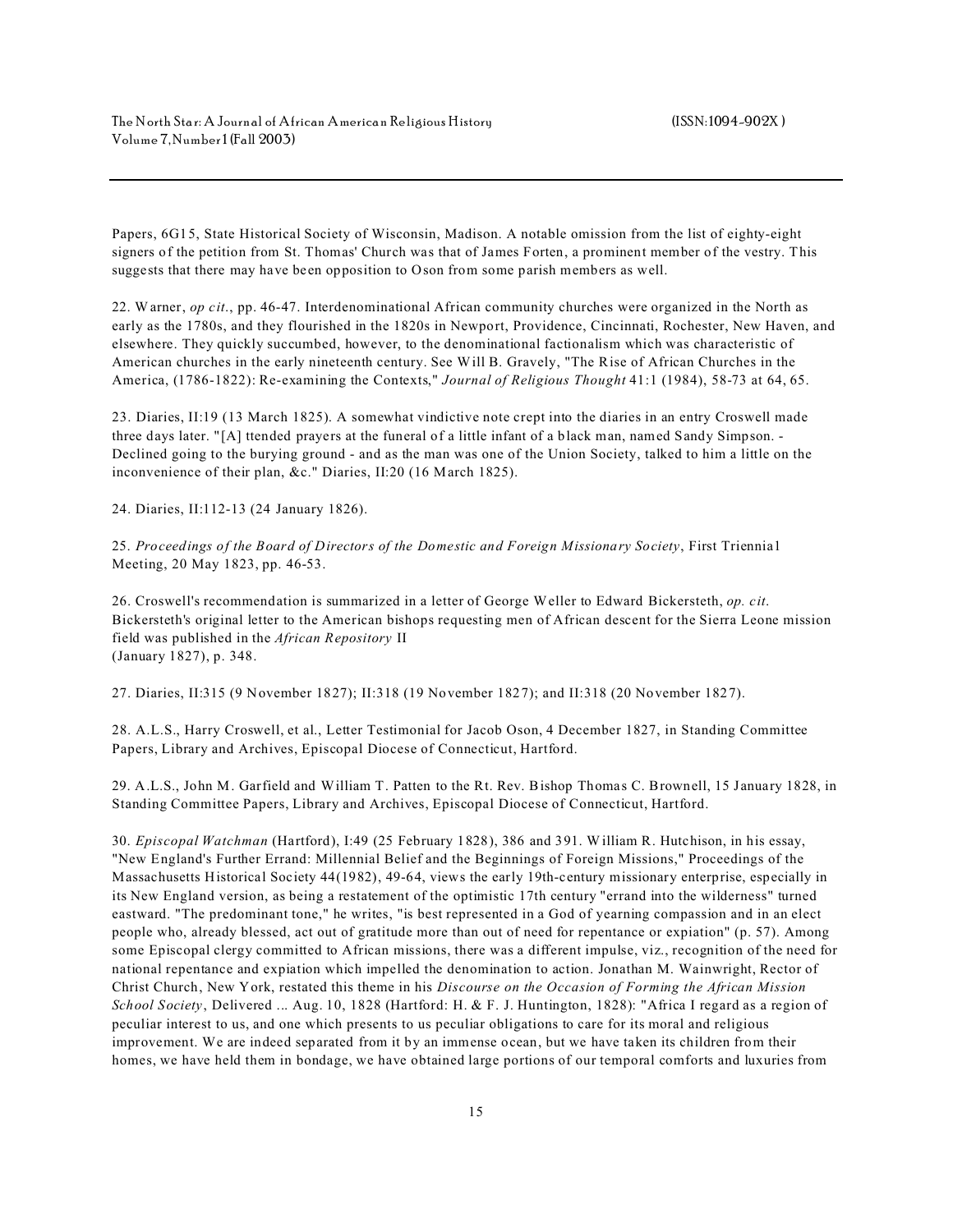the labour of their hands. We are all, to a certain degree, involved in the guilt of injustice towards this much suffering people. I say we, for I cannot on this point make a line of distinction. I would indeed on every point forever forget the terms north and south, as terms of national distinction, but most assuredly upon this. For here we are under a like condemnation. Slavery once polluted the now free and untrammelled states of New England .... Let us not then boast of our exemption from responsibility, and from whatever may be the criminality of possessing a slave population .... If we can send [the Africans] back with the Gospel of Christ, and thus give them as a reward for their extorted labours and long continued sufferings, the pearl of great price, our guilt will be lessened, and our condemnation will be taken away" (pp. 17,18 and 24). To be sure, this line of reasoning led Wainwright and the majority of Episcopal clergy to support colonization rather than emancipation, as the immediate solution to the national calamity of slavery.

31.Oson's selection for the mission field in Liberia was reported in the *African Repository* III:9 (November 1827), 270-71. His predecessors were Absalom Jones (1746-1818); Peter Williams, Jr., (1786-1840); William Levington (1793-1836); and James C. Ward ( -1834).

32. Weller to Bickersteth (quoting Croswell), *op. cit*.

33. The obituary notice was published in the *Episcopal Watchman* II:27 (20 September 1828), p. 214, and reprinted in the *African Repository* IV:9 (November 1828), 283-84. From it, we learn that Oson had expressed an interest as early as 1810 to enter the ministry and that from the moment Liberia was established, he had hoped to be able to go there as a missionary. His one regret as death approached, according to Croswell, was "that he was never to be permitted to see Africa." *Idem*. An obituary in the *Connecticut Journal* (16 September 1828) states that Oson was 65 years of age at his death. In the New Haven Vital Records, however, he is listed as having died at age 62, which would place his birth around the year 1766. The cause of death was listed as Scirrhus Pylorus or stomach cancer.

34. "The wife of Jacob Oson, aged 49" is listed as having died 11 December 1820, in *Families of Ancient New Haven*, v. VII, comp. by Donald Lines Jacobus (New Haven, 1931), pp. 2056, 2057. Also listed as deceased that year were "An infant of Mr. Oson, April 18," and "A son of Mr. Oson, aged 17, May 17." Sarah Way was probably the daughter of John and Nancy Way, Connecticut "mulattoes" who were ordered out of the Commonwealth of Massachusetts prior to 10 October 1788. The law had been passed to prevent free Negroes from the South from settling in Massachusetts. See George Washington Williams, *History of the Negro Race in America* II (New York: G.P. Putnam's Sons, 1883), p. 130. The wedding is reported in Diaries I:96 (15 November 1821).

35. The poem, along with another which William Croswell wrote about Oson soon after his ordination, may be found in Harry Croswell's book, *A Memoir of the Late Rev. William Croswell, D.D., Rector of the Church of the Advent, Boston, Massachusetts. By His Father*. (New York: D. Appleton & Co., 1853), pp. 44-45. Croswell's visits with Abraham Oson are described in Diaries, I:156 (23 July 1822); I:157 (27 July 1822); I:163 (12 August 1822); and I:163 (13 August 1822). The marriage of Amelia Oson to William Butler is reported in Diaries, I:308 (4 July 1824). The deaths of Oson's grandsons, the children of George Benjamin, are reported in 1:215 (4 April 1823); II:117 (9 February 1826); II:118 (13 February 1826); and II:121-22 (26 February 1826).

36. Brownell (1779-1865), like many prominent New England clergymen and educational leaders, was a vigorous advocate of colonization, and he took an active role in founding the Connecticut Colonization Society, organized in May 1827. Having been the prime mover in the creation of Washington College (now Trinity College), Hartford, Brownell energetically supported the idea of "a school for the education of free persons of colour, with reference to their becoming Missionaries, Catechists, and Schoo1-masters, in Africa," as an extension of the College. Details on organization of the African Mission School Society are found in the *Episcopal Watchman* II:22 (16 August 1828),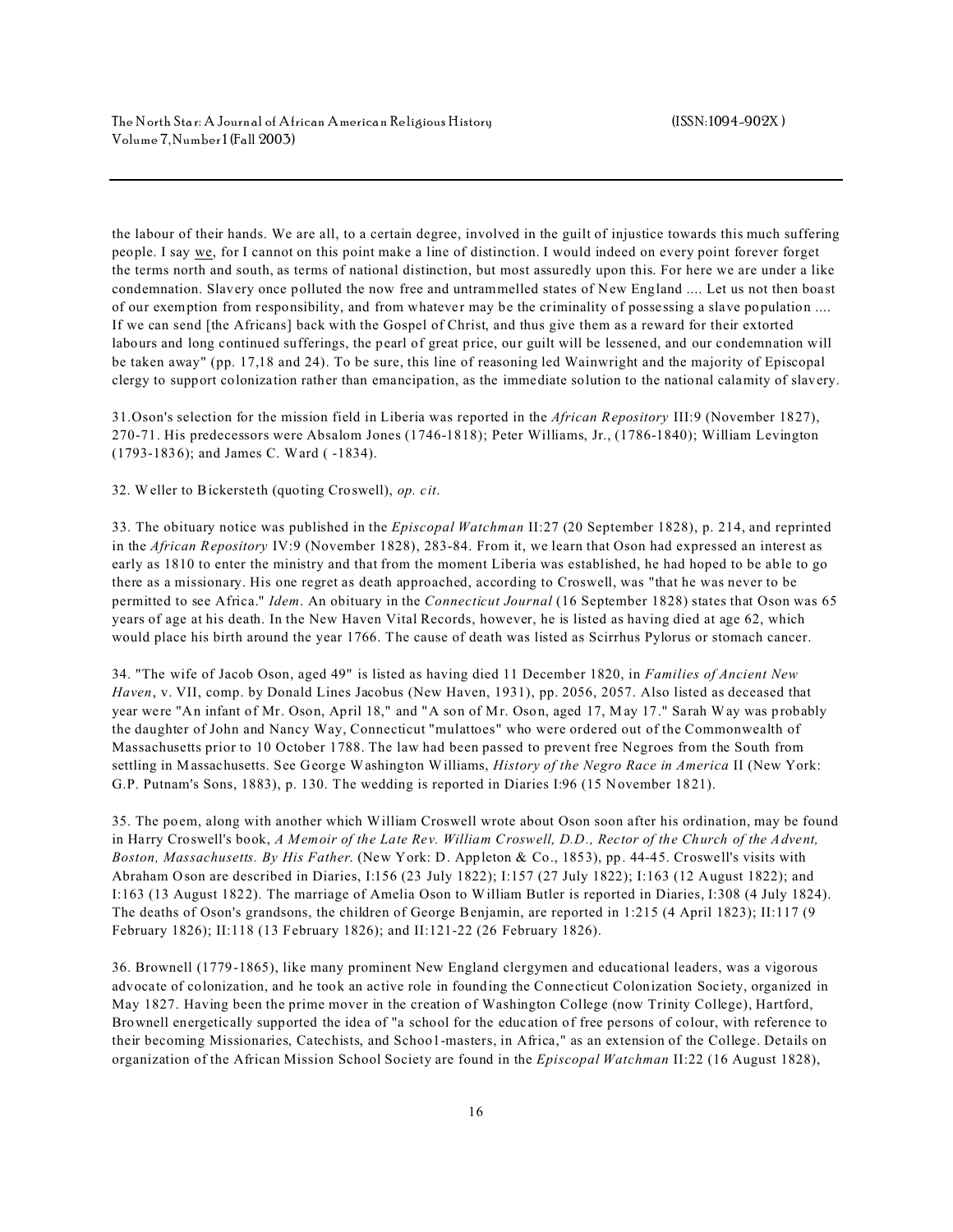## 174-175.

37. Diaries, III:207 (4 August 1830). An excellent brief sketch of Jones (1808?-1865) is Hugh Hawkins' essay, "Edward Jones, Marginal Man," in David W. Wills and Richard Newman, eds., *Black Apostles at Home and Abroad; Afro-Americans and the Christian Mission from the Revolution to Reconstruction* (Boston: G. K. Hall & Co., 1982), pp. 243-253. Croswell's judgment, at least about the abilities of Caesar, was not shared by the Executive Committee of the Domestic and Foreign Missionary Society. They interviewed both Caesar and William Johnson in New York in September 1830 and concluded "that Mr. Caesar does not appear sufficiently well prepared for the profitable exercise of his ministry; and that Mr. Johnson is utterly destitute of those qualifications, which a teacher in the humblest elementary department ought to possess." Episcopal Church Archives, RG 41-28, 27 September 1830. The Committee refused to send either Caesar or Johnson to Africa under their auspices.

38. Diaries, IV:24 (1 May 1832).

39. Diaries, VI:300 (13 June 1840); and VI:303 (23 June 1840). William J. Moses, author of the superb biography *Alexander Crummell: A Study of Civilization and Discontent* (New York: Oxford University Press, 1989), could find no evidence that Crummell ever formally matriculated at Yale Divinity School.

40. The presiding bishop in New York, Benjamin T. Onderdonk, provided a tendentious account of the episode in a long letter to *The Churchman* in late October 1839, but the paper refused to print Crummell's reply to the bishop, which was carried in the Colored American. See *The Churchman* IX:22 (10 August 1839), 87; IX:23 (17 August 1839) , 91; IX:25 (31 August 1839) , 99; IX:26 (7 September 1839), 102-103; IX:27 (14 September 1839), 107; and IX:34 (2 November 1839), 133. Crummell's reply, with texts of correspondence between Crummell and Onderdonk, was published in the *Colored American* in a communication dated 2 December 1839. Croswell's son, William (also an Episcopal priest), had been an intimate friend of Doane's ever since the two had co-edited the *Episcopal Watchman* in Hartford in the late 1820s, and there is no doubt that the senior Croswell was familiar with the details of Crummell's case.

41. For details of the stormy relationship between Crummell and the vestry of Christ Church, Providence, see the Christ Church Records, Rhode Island Historical Society, Providence. Crummell at one point threatened to resign from Christ Church because of the "base treachery and want of principle" of some members of the vestry. Matters were temporarily patched up, but three months later, the vestry locked the doors against Crummell and he left the employ of the church. See A.L.S. Alexander Crummell "To the Vestry of Christ Church," 13 June 1842; and Minutes of the Vestry of Christ Church, entry for 27 October 1842.

42. William E.B. DuBois, *Darkwater; Voices from Within the Veil* (New York: Harcourt, Brace and Howe, 1920), p. 8.

43. Getlein, *op. cit*., p. 96.

44. Diaries, VII:399 (12 March 1844); VII:407 (28 March 1844); VII:427 (29 April 1844); and VII:428 (30 April 1844).

45. Diaries, VII:447 (7 June 1844). Vibbert was Croswell's assistant at Trinity Church.

46. Warner, *op. cit*., 87.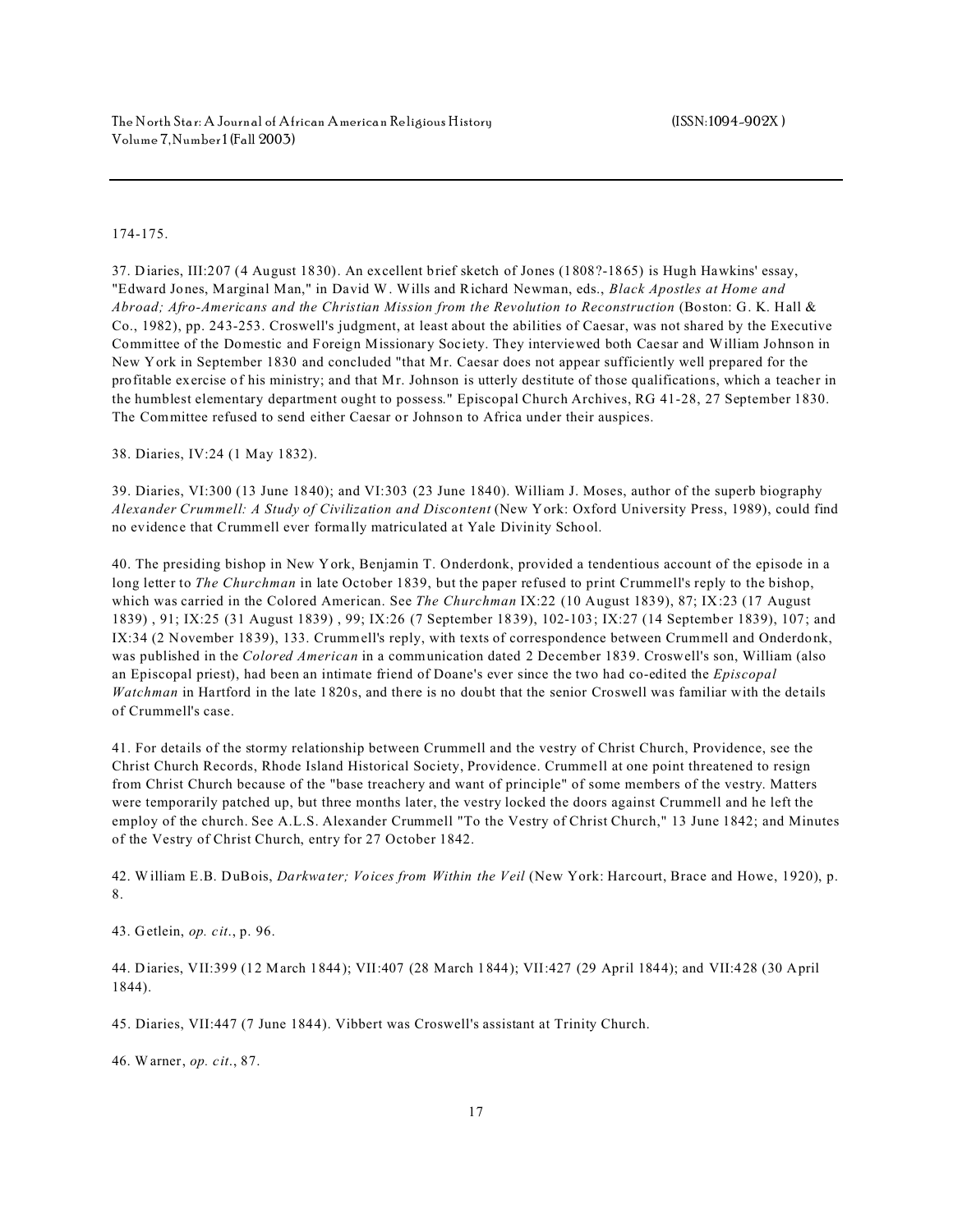47. Diaries, VII:441 (27 May 1844). Berry (1813-1887) was ordained in 1847 and eventually came to St. Luke's Church in 1860, after Croswell's death. William Douglass (1805-1862) was rector of St. Thomas' Church, Philadelphia; Augustus W. Hanson (1814?-1863) was in Gold Coast; Elie W. Stokes (d.1867) was on his way to Trinidad; Alexander Crummell was the fourth ordained clergyman.

48. Diaries, VIII:27 (24 October 1844); VIII:28 (25 October 1844); and VIII:53 (23 and 24 December 1844).

49. The earliest references to Stokes are found in Diaries VIII:157 (10 July 1845); VIII:165 (24 July 1845); and VIII:167 (28 July 1845). Details of Stokes' early activities in Maryland and the West Indies are found in Elie Worthington Stokes to Bp. W.R. Whittingham, A.L.S. 24 October 1843; Stokes, Annual Report to Bishop William R. Whittingham, 1843; Stokes to Whittingham, A.L.S. 19 March 1845 (dated Port of Spain, Trinidad); and The Rev. G.W. Chamberlain to William Rollinson Whittingham, A.L.S. 10 June 1845, all in the Maryland Diocesan Archives, Baltimore. Stokes, whose first name is often spelled without the last "e", is credited by George F. Bragg, Jr., as being the founder of St. Luke's, New Haven. He was, in fact, its first settled rector. Bragg, *History of the Afro-American Group* (Baltimore, Church Advocate Press, 1922), p. 106.

50. Entry for 14 July 1845, St. Luke's parish Record, Minute Books, 1844-1896, housed in St. Luke's Church, New Haven, Connecticut.

51. Diaries, VIII:195-196 (18 September 1845).

52. Diaries, VIII:207 (14 October 1845); VIII:246 (17 January 1846); and VIII:246-247 (19 January 1846).

53. Diaries, IX:141 (31 January 1849).

54. Diaries, X:25 (6 June 1850).

55. Diaries, XIV:77 (18 September 1857). Croswell's negative opinion of Stokes was shared by many others, including Alexander Crummell. Writing to the Secretary of the Domestic and Foreign Missionary Society from Liberia in 1856, where he was himself a missionary, Crummell said "The Revd. Mr. Stokes is here again, and is mischievously at work among our members. With some few, whose cupidity he can gratify, he will have a measure of success. He comes out, as he declares, under the patronage of the Bp of Glasgow and other Scottish Ecclesiastics; and he evidently has large means at his command." A.L.S. Alexander Crummell to P.P. Irving, 10 January 1856, in Liberia Papers, RG 72-2, Episcopal Church Archives, Austin, Texas. Despite a stormy relationship with the Episcopal Church and with his Liberian colleagues, Stokes died as an Episcopal missionary in Crozerville, Liberia, on February 26, 1867. See the obituary notice by A.F. Russell in *The Spirit of Missions* 22 (1867), pp. 542-43.

56. Warner, *op.cit*., p. 90, and letter to the *Colored American* dated 25 September 1838 in Amos G. Beman Papers, Scrapbooks II:126, Beinecke Rare Book and Manuscript Library, Yale University. Another clipping in scrapbook lists Green as vice president of an Emancipation Demonstration committee commemorating the abolition of slavery in the District of Columbia (Beman Scrapbooks II:139-140).

57. Green is mentioned frequently in Croswell's diaries, e.g.,VIII:352-353 (11 September 1846); VIII:361 (2 October 1846); IX:43 (27 April 1848); and IX:43 (29 April 1848). A boot maker by trade, Green is listed as an officer of St. Luke's Church in the New Haven City Directories each year from 1844 until 1865. See also Standing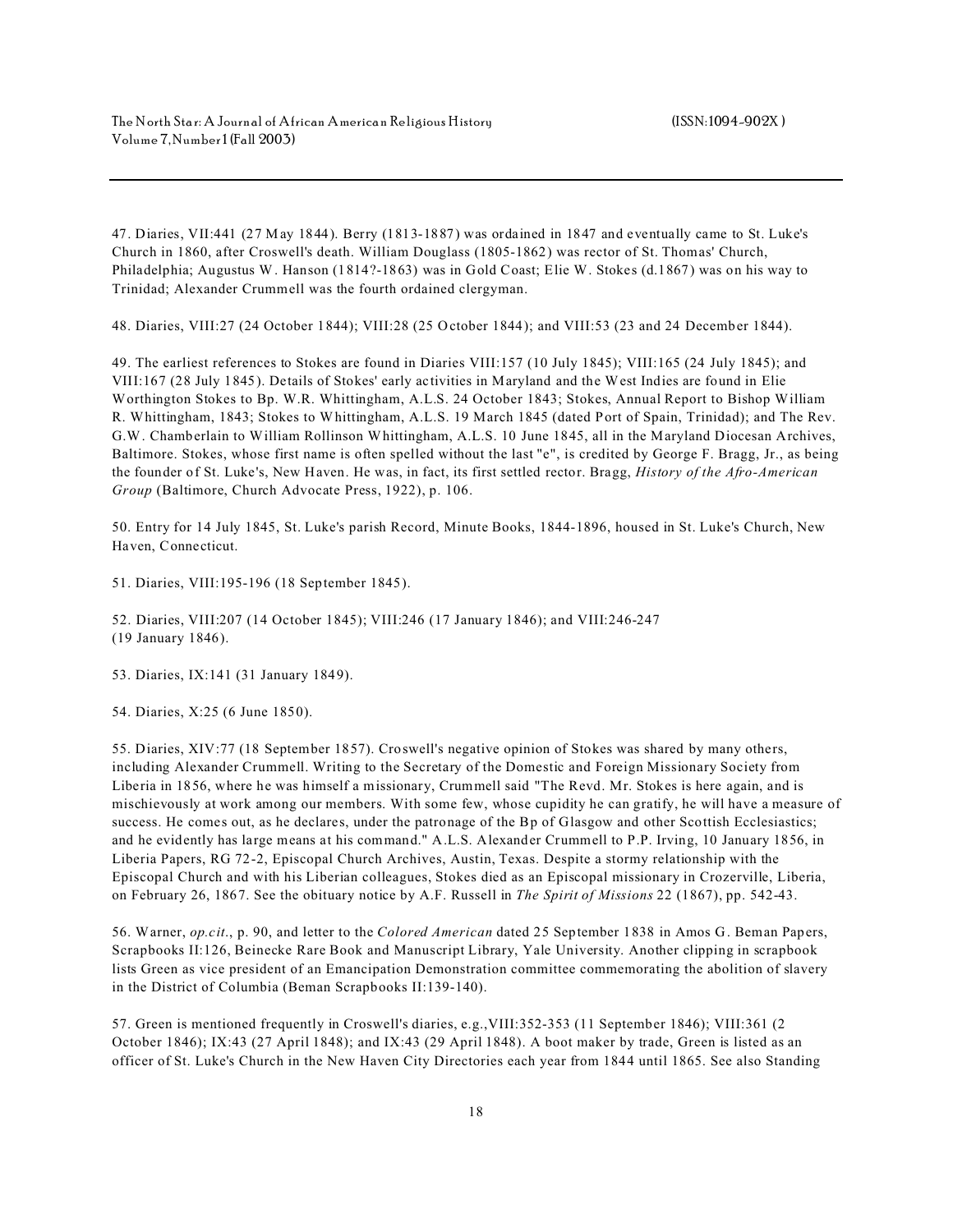Committee Papers, Personnel Files, Diocese of Connecticut, Hartford.

58. See David M. Dean's excellent biography, *Defender of the Race: James Theodore Holly Black Nationalist Bishop* (Boston: Lambeth Press, 1979). Also valuable is Floyd J. Miller, *The Search for a Black Nationality: Black Colonization and Emigration 1787-l863* (Urbana: University of Illinois Press, 1975), esp. pp. 107-115 and 161-169.

59. A.L.S. James Theodore Holly to George F. Bragg, Jr., 1 June 1889 in George F. Bragg, Jr., Papers, Moorland-Spingarn Research Center, Howard University.

60. Dean, *op. cit*., p. 23 and Miller, *op. cit*., pp. 166-168.

61. Diaries, XIII:11(15 October 1855).

62. The letters testimonial for Holly are located in Archives of the Diocese of Connecticut, Hartford.

63. Dean, *op. cit*., p. 28.

64. *Ibid*., pp. 29-30.

65. *Ibid*., p. 37.

66. Entry dated 24 April 1850, "St. Luke's Parish Record, Minute Books, 1844-1896," in St. Luke's Church Archives, New Haven, Connecticut.

67. Diaries, V:196 (19 April 1836).

68. Diaries, XII:32(22 June 1854).

69. Diaries, III:288 (4 July 1831); V:511 (28 May 1838) ; and III:117 (5 July 1829). A sample of Fisk's opinion on colonization may be found in his *Substance of an Address Delivered Before the Middletown Colonization Society, and Their Annual Meeting, July 4, 1835* (Middletown: G.F. Olmested, 1835). Hawks' sermon, Croswell decided, was "declamatory and spirited, but much less calculated for a sermon, than for an oration. -- His extreme anxiety to elevate the pretensions and objects of the Society, carried him a little too far for cool heads and calculating minds - but it was exactly in the right style for the populace." The North Carolina-born Francis Hawks (1798-1866) was sufficiently pro-Southern that in 1862, shortly after the Civil War began, he resigned his parish church in New York City and moved to Baltimore.

70. Leonard L. Richards, "Gentlemen of Property and Standing," *Anti-Abolition Mobs in Jacksonian America* (New York: Oxford University Press, 1970), pp. 5, 40, and 138-140. Richards' thesis was anticipated nearly 125 years earlier by the Episcopalian abolitionist, William Jay. Speaking of actions of the Diocese of Pennsylvania in denying Alexander Crummell or any other African American a right to representation in that body, Jay wrote "Ruffian mobs had on several occasions, within the past few years, assailed the unoffending blacks in Philadelphia, sacked their dwellings, and torn down their houses of worship, and all on account of the complexion their Maker had given them. And how was this wicked, cruel prejudice against color, rebuked by the Episcopal Church in Pennsylvania?...[They] were...driven...from the enclosure of the Church, as they had been, by abandoned wretches, from the sanctuary of their own homes. The bishop, clergy, and lay deputies of the Pennsylvania Church, make common cause with the